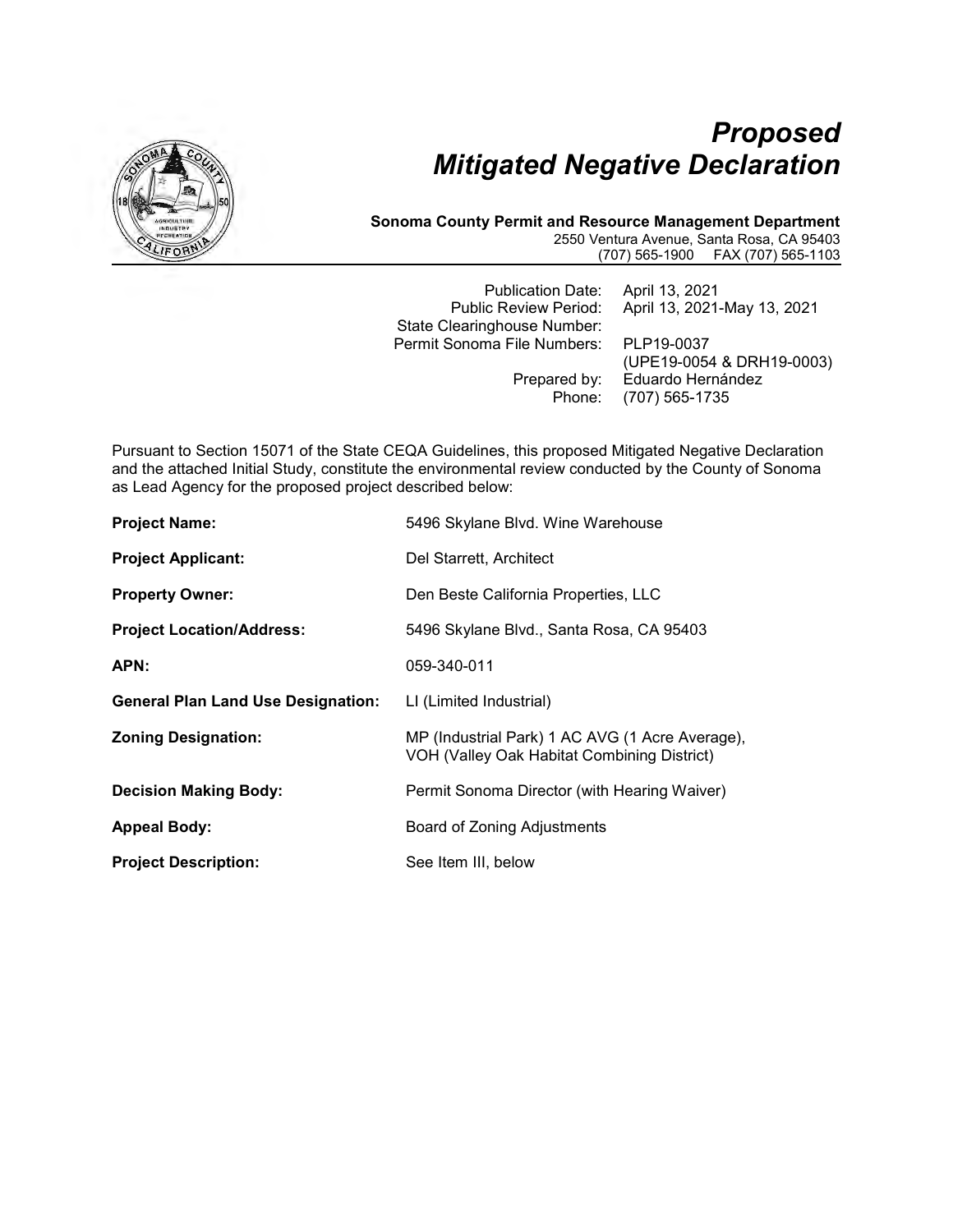## **ENVIRONMENTAL FACTORS POTENTIALLY AFFECTED:**

The environmental factors checked below in Table 1 would be potentially affected by this project, involving at least one impact that is a "Potentially Significant Impact" or "Less than Significant with Mitigation" as indicated in the attached Initial Study and in the summary table below.

| Table 1.                                    |                     |            |           |  |
|---------------------------------------------|---------------------|------------|-----------|--|
| <b>Topic Area</b>                           | <b>Abbreviation</b> | <b>Yes</b> | <b>No</b> |  |
| Aesthetics                                  | <b>VIS</b>          |            | X         |  |
| <b>Agriculture &amp; Forestry Resources</b> | AG                  |            | X         |  |
| <b>Air Quality</b>                          | <b>AIR</b>          | X          |           |  |
| <b>Biological Resources</b>                 | <b>BIO</b>          | X          |           |  |
| <b>Cultural Resources</b>                   | <b>CUL</b>          | X          |           |  |
| Energy                                      | <b>ENERGY</b>       |            | X         |  |
| Geology and Soils                           | <b>GEO</b>          |            | X         |  |
| <b>Greenhouse Gas Emission</b>              | <b>GHG</b>          | X          |           |  |
| Hazards and Hazardous Materials             | <b>HAZ</b>          |            | X         |  |
| <b>Hydrology and Water Quality</b>          | <b>HYDRO</b>        |            | X         |  |
| Land Use and Planning                       | LU                  |            | X         |  |
| <b>Mineral Resources</b>                    | <b>MIN</b>          |            | X         |  |
| <b>Noise</b>                                | <b>NOISE</b>        |            | X         |  |
| Population and Housing                      | <b>POP</b>          |            | X         |  |
| <b>Public Services</b>                      | <b>PS</b>           |            | X         |  |
| Recreation                                  | <b>REC</b>          |            | X         |  |
| Transportation                              | <b>TRANS</b>        |            | X         |  |
| <b>Tribal Cultural Resources</b>            | <b>TCR</b>          | X          |           |  |
| Utilities and Service Systems               | UTL                 |            | X         |  |
| Wildfire                                    | <b>FIRE</b>         |            | X         |  |
| Mandatory Findings of Significance          | <b>MFS</b>          | X          |           |  |

## **RESPONSIBLE AND TRUSTEE AGENCIES**

Table 2 lists other public agencies whose approval may be required for the project, or who have jurisdiction over resources potentially affected by the project.

| Table 2.                                                                             |                                                                      |                                                                                                               |  |  |  |
|--------------------------------------------------------------------------------------|----------------------------------------------------------------------|---------------------------------------------------------------------------------------------------------------|--|--|--|
| <b>Agency</b>                                                                        | <b>Activity</b>                                                      | Authorization                                                                                                 |  |  |  |
| <b>Regional Water Quality</b><br>Control Board (North Coast<br>or San Francisco Bay) | Discharge or potential<br>discharge to waters of<br>the state        | California Clean Water Act<br>(Porter Cologen) - Waste<br>Discharge requirements,<br>general permit or waiver |  |  |  |
| <b>State Water Resources</b><br><b>Control Board</b>                                 | Generating stormwater<br>(construction, industrial,<br>or municipal) | <b>National Pollutant</b><br><b>Discharge Elimination</b><br>System (NPDES) requires<br>submittal of NOI      |  |  |  |
| Bay Area Air Quality<br><b>Management District</b>                                   | Stationary air emissions                                             | <b>BAAQMD Rules and</b><br>Regulations                                                                        |  |  |  |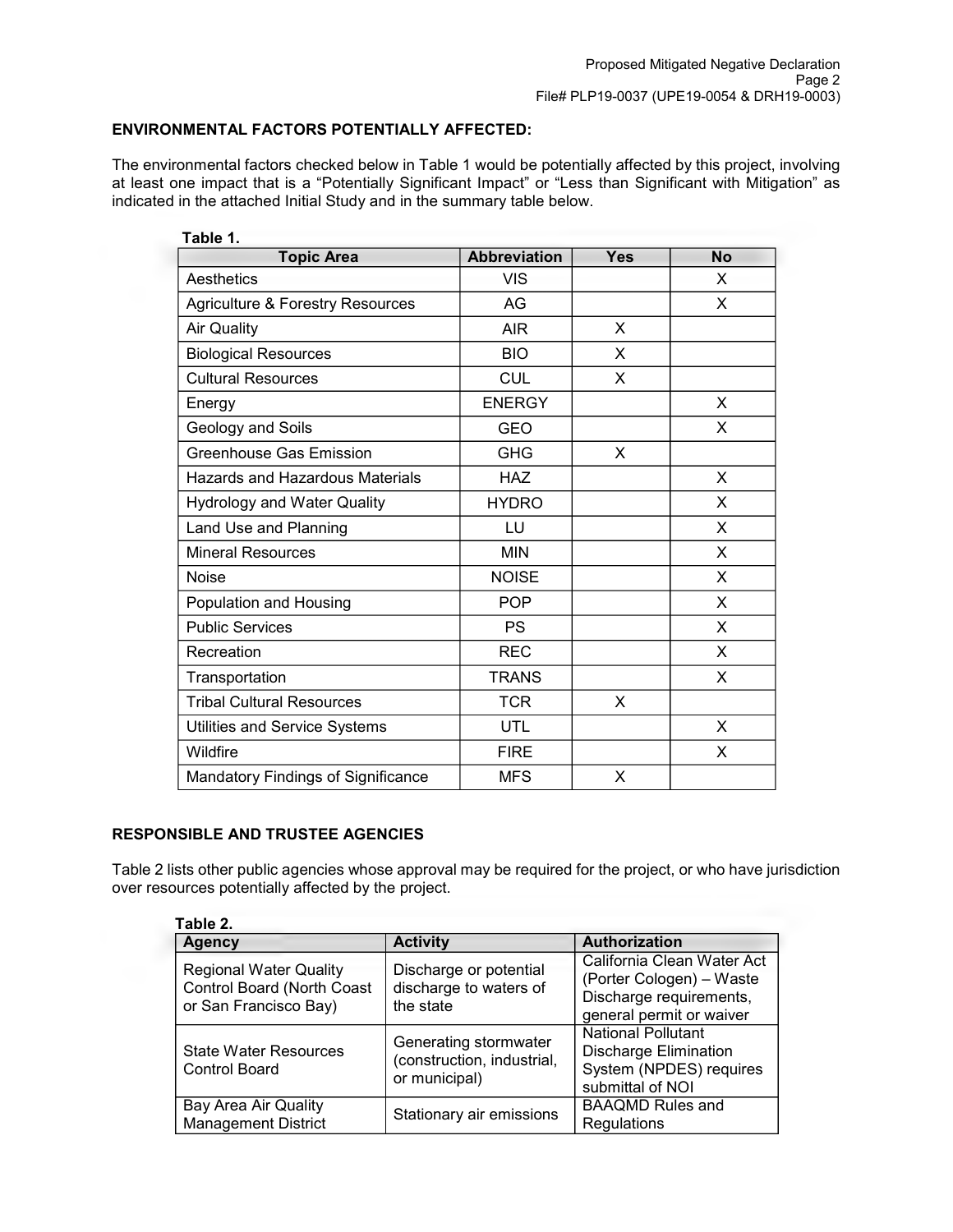| (BAAQMD)          |                         |                         |
|-------------------|-------------------------|-------------------------|
| State Division of | Construction in airport | FAA Form 7460 letter of |
| Aeronautics       | safety zone             | compliance              |

## **ENVIRONMENTAL FINDING:**

Based on the evaluation in the attached Initial Study, I find that the project described above could not have a significant effect on the environment, and a Mitigated Negative Declaration is proposed.

\_\_\_\_\_\_\_\_\_\_\_\_\_\_\_\_\_\_\_\_\_\_\_\_\_\_\_\_\_\_\_\_\_\_\_\_\_\_\_\_\_\_\_ Prepared by: Eduardo Hernández on March 1, 2021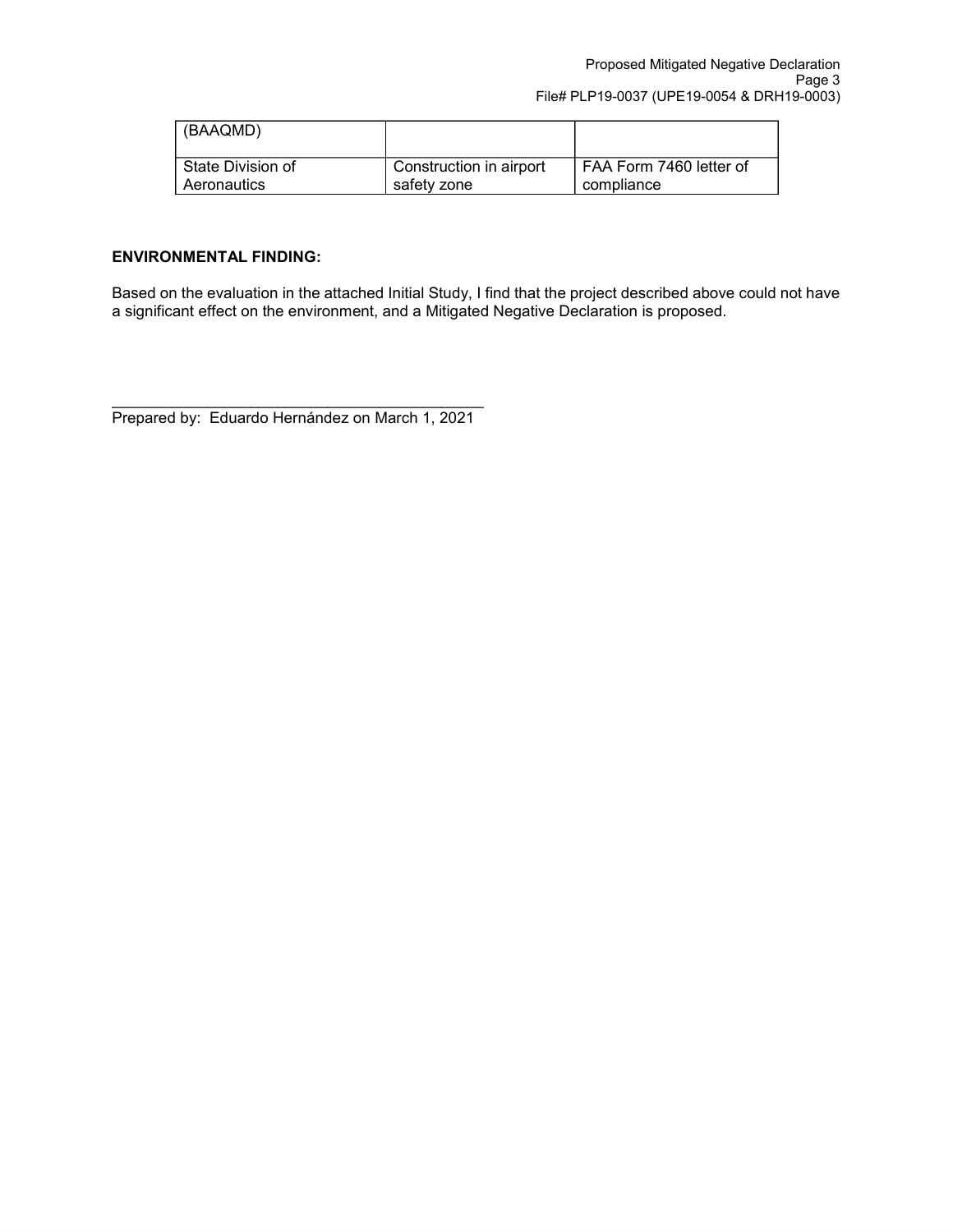

# *Initial Study*

**Sonoma County Permit and Resource Management Department** 2550 Ventura Avenue, Santa Rosa, CA 95403 Phone: (707) 565-1900 Fax: (707) 565-1103

## **I. INTRODUCTION**

Architect Del Starrett proposes the construction of a 28,000± sq. ft. wine warehouse on a 1.84-acre Industrial Park-zoned undeveloped parcel in the Airport Industrial Specific Plan Area. A referral letter was sent to the appropriate Local, State and Federal agencies and interest groups who may wish to comment on the project.

This report is the Initial Study required by the California Environmental Quality Act (CEQA), and was prepared by Eduardo Hernández, Project Review Planner with the Sonoma County Permit and Resource Management Department (PRMD AKA Permit Sonoma). Starrett provided information on the project. Other reports, documents, maps and studies referred to in this document are available for review at PRMD or on the County's website at: [https://share.sonoma-county.org/link/ECVJC7\\_Pb6o/](https://share.sonoma-county.org/link/ECVJC7_Pb6o/)

For more information, please send an e-mail to [Eduardo.Hernandez@sonoma-county.org.](mailto:Eduardo.Hernandez@sonoma-county.org)

## **II. EXISTING CONDITIONS**

The project site is comprised of one legal parcel with an individual assessor's parcel number assigned. The 1.84-acre parcel located at 5496 Skylane Blvd., in Santa Rosa, is currently undeveloped. The lot is situated in the southeast corner of the street intersection of Skylane and Aviation Boulevards, in the Airport Industrial Specific Plan Area. The site does not contain any trees, and it is mostly composed by non-native annual grasslands and seasonal wetlands. More in the flora and fauna of the site is discussed in *Section 4 Biological Resources*, with information obtained from the Biological Assessment submitted by the applicant.

## **III. PROJECT DESCRIPTION**

The development requires a use permit, as an increased building height is requested within the 40-feet setback. The requested use permit is considered to be of minor nature, and therefore a hearing waiver is being requested.

The project requires design review approval due to its zoning designation of Industrial Park District (MP) and its location within the Airport Industrial Specific Plan. The County Design Review Committee (DRC) performed a preliminary review of the project on August 7, 2019, on which minor modifications were recommended. The DRC performed a final review of the project's design on November 4, 2020, on which recommended approval of the design upon the project's clearance per CEQA and approval of the use permit.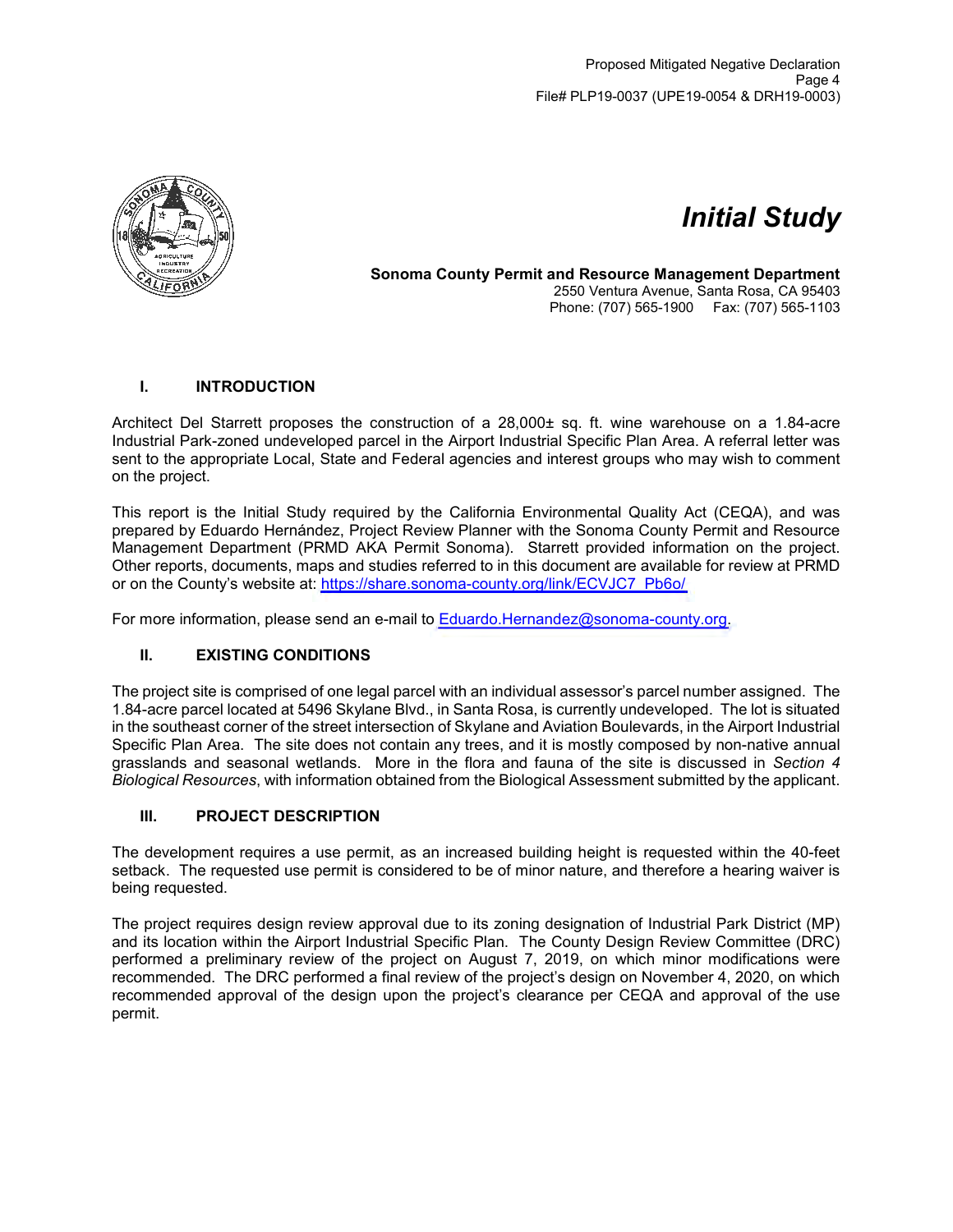

*Figure 1. Site Plan with seasonal wetlands on-site (2) shaded*

The 1.84-acre project lot is located on the southeastern corner at the intersection of Skylane and Aviation Boulevards. The project lays within the Airport Industrial Specific Plan Area, which sets Development Standards for any proposed new structures. Although the construction of industrial warehouses is allowed by right within the aforementioned Specific Plan Area, the project requires a Use Permit to allow the construction of the warehouse at a height which exceeds the Development Standards of the Specific Plan. This report is prepared due to the industrial nature of the project, on-site biological resources, and requirement of the Use Permit for the project. The Specific Plan Development Standards states the following:

*Structures shall not exceed 28 feet in height at any building setback line. Between the 25 foot minimum and 40-foot setback lines, structures shall not exceed 28 feet in height. For each foot of setback interior to the 40 foot building setback line, an addition 6 inches of building height shall be permitted; the total height shall not exceed 50 feet. Additional height may be permitted under stringent special use permit procedures only. Heating, cooling, and other roof equipment should be included in the building height restrictions.*

The proposed building entry is 40 feet tall at the ridge of the gable and the main warehouse building is 32 feet tall at or within a few feet of the minimum 25-foot building setback line. The architecture of the entry has considered the mass and feel of the building from the street and provides a stepped profile similar to that required by the Specific Plan with the proposed portico. The additional height is requested to compensate for the reduced building footprint necessary to avoid sensitive wetland habitat on southeastern area of the site (see areas shadowed in grey in Figure 1).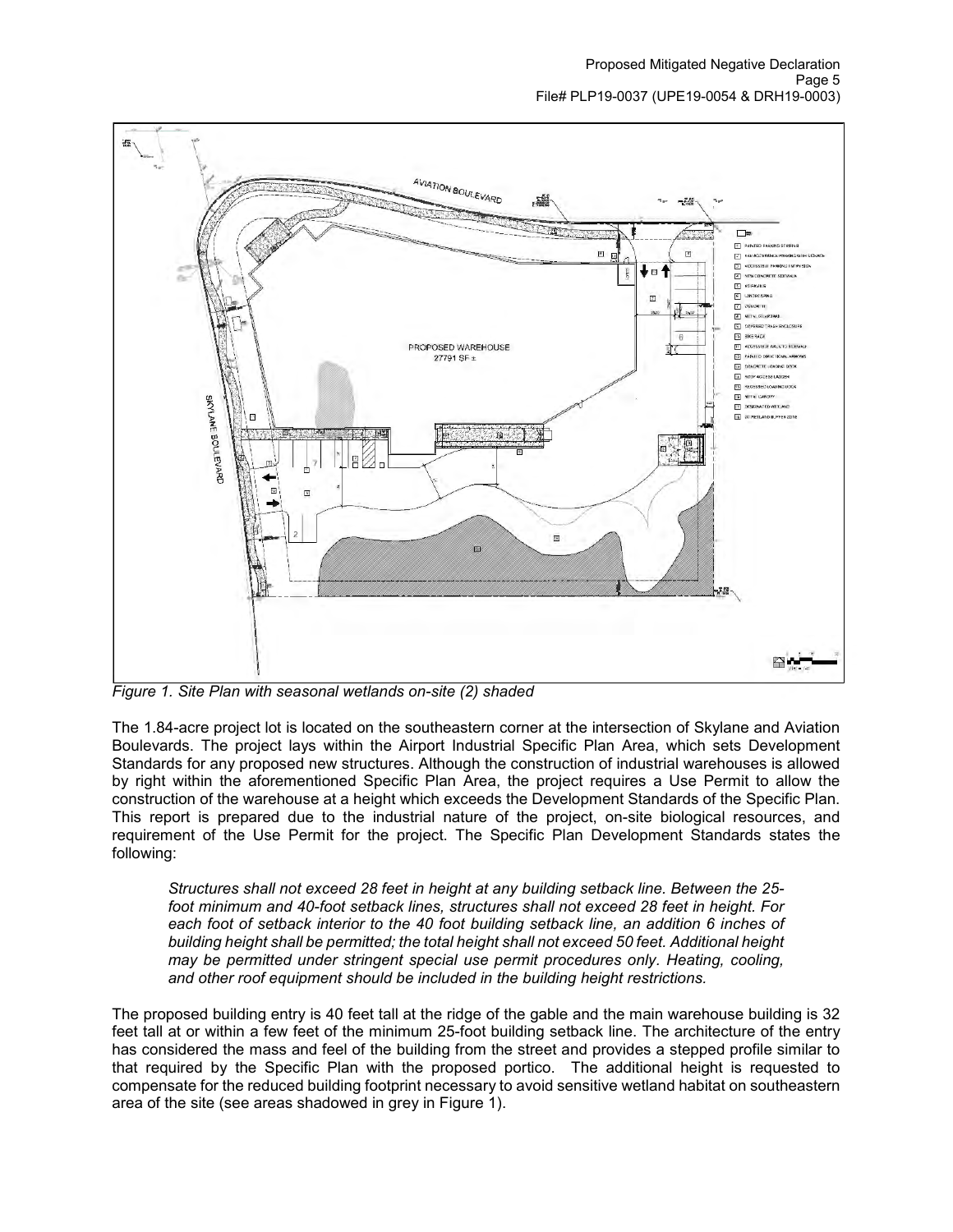

*Figure 2. Elevations*

## **PROJECT SITE AND SURROUNDING LANDS**

The 1.84-acre project site is southeast of the intersection of Skylane and Aviation Boulevards, which lies northwest of central Santa Rosa, approximately 0.3-miles north of the Airport Boulevard. The project site is located about 2.5 miles south of Windsor, west of US Highway 101. The area consists of one moderately flat parcel. The project site is located in the Airport Industrial Park, with both developed and undeveloped lots.

The project includes limited parking stalls, as the warehouse building is not expected to be open to the public. A small office area, restrooms, and electric rooms are included. Bicycle parking will be provided near the front entrance. Car/truck access to the site is available from both Aviation and Skylane Boulevards.

A landscape planting, berming, sidewalk, and irrigation plan for the project was prepared by Parker Smith Landscape Architect. The plan was reviewed and approved by the DRC.

The project site is located within an urban service area, which is served with water by the City of Windsor and sewage from the Airport/Larkfield/Wikiup Sanitation Zone. Zoning is Industrial Park (MP) with 1-acre average lots. The size of the project site is virtually average in comparison with the sizes in the vicinity.

## **IV. SETTING**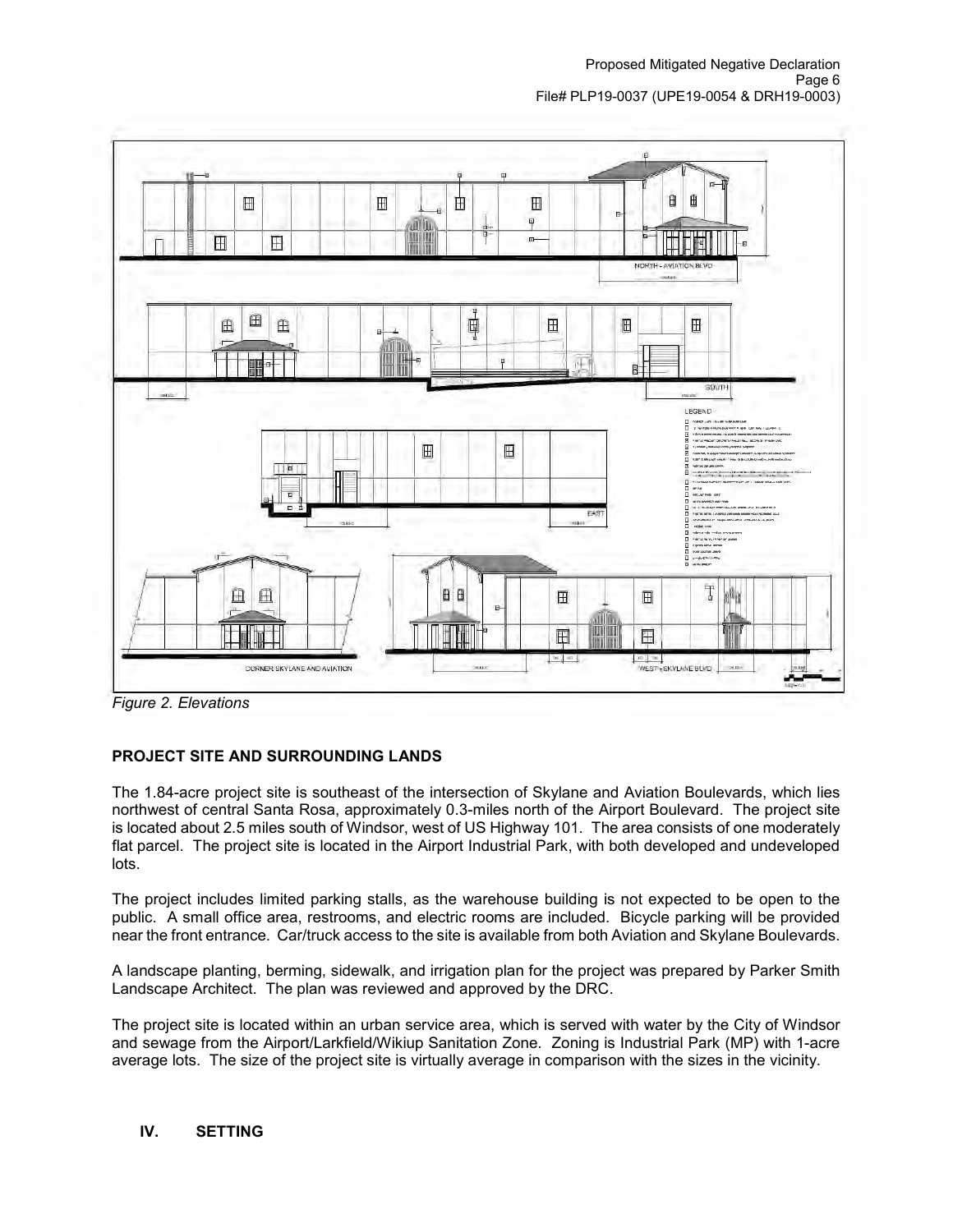The project site is located within the Santa Rosa plain, which encompasses much of central Sonoma County, and is characterized by vernal pools, seasonal wetlands, and associated grasslands. These habitats support some federally listed endangered species such as the California tiger salamander and plant species. A biological survey was performed and no occurrences of sensitive species were found onsite, and the site is not considered a critical habitat for the California tiger salamander. The design of the project, mitigation measures from the biological survey report and conditions of approval will help minimizing the already low possible impact on sensitive species in the area vicinity.

The site is also adjacent to a County designated bicycle pathway Class II which runs on Skylane Blvd. A project referral was sent to the County's Bicycle and Pedestrian Advisory Committee for their review and comments, however no responses was received. The project includes pedestrian pathway at the whole perimeter adjacent to both Skylane and Aviation Boulevards, and absolutely no development encroaching into the County's right-of-way. No impact on pedestrians or cyclists is anticipated because of this project.

## **V. ISSUES RAISED BY THE PUBLIC OR AGENCIES**

A referral packet was drafted and circulated to inform and solicit comments from selected relevant local, state and federal agencies; and to special interest groups that were anticipated to take interest in the project.

No public comments were received in regards to this project.

Consultation with the California Department of Fish and Wildlife (CDFW) and the Regional Water Quality Control Board (RWQCB) was made in regards to the identified seasonal wetlands on-site. The applicant's environmental consultant and the aforementioned agencies agreed on mitigation measures to minimize the project impact on the natural environment, including a 20-foot vegetation buffer and future monitoring during construction.

The project was also referred to the Northwest Information Center at Sonoma State University (NWIC, S.S.U.) for review of archaeological records through the California Historical Resources Information System (CHRIS). The NWIC Staff responded to the referral indicating they estimate the site has a low possibility of containing unrecorded archaeological site(s) and, therefore, no further studies were recommended. The NWIC also recommended the County to contact the local Native American tribes regarding traditional, cultural, and religious heritage values. The project was referred out to those local registered tribes. Lytton Rancheria responded to the referral requiring a tribal and/or archaeological monitor to be on-site during ground-disturbance into native soils. Lytton Rancheria's reply was notified to the applicant, and he has agreed to implement monitoring as a condition of approval.

## **VI. OTHER RELATED PROJECTS**

There are no other known private or public projects in the area that may affect the proposed project, or the vicinity in a cumulative negative manner.

## **VII. EVALUATION OF ENVIRONMENTAL IMPACTS**

This section analyzes the potential environmental impacts of this project based on the criteria set forth in the State CEQA Guidelines and the County's implementing ordinances and guidelines. For each item, one of four responses is given:

**No Impact: The project would not have the impact described.** The project may have a beneficial effect, but there is no potential for the project to create or add increment to the impact described.

**Less Than Significant Impact**: The project would have the impact described, but the impact would not be significant. Mitigation is not required, although the project applicant may choose to modify the project to avoid the impacts.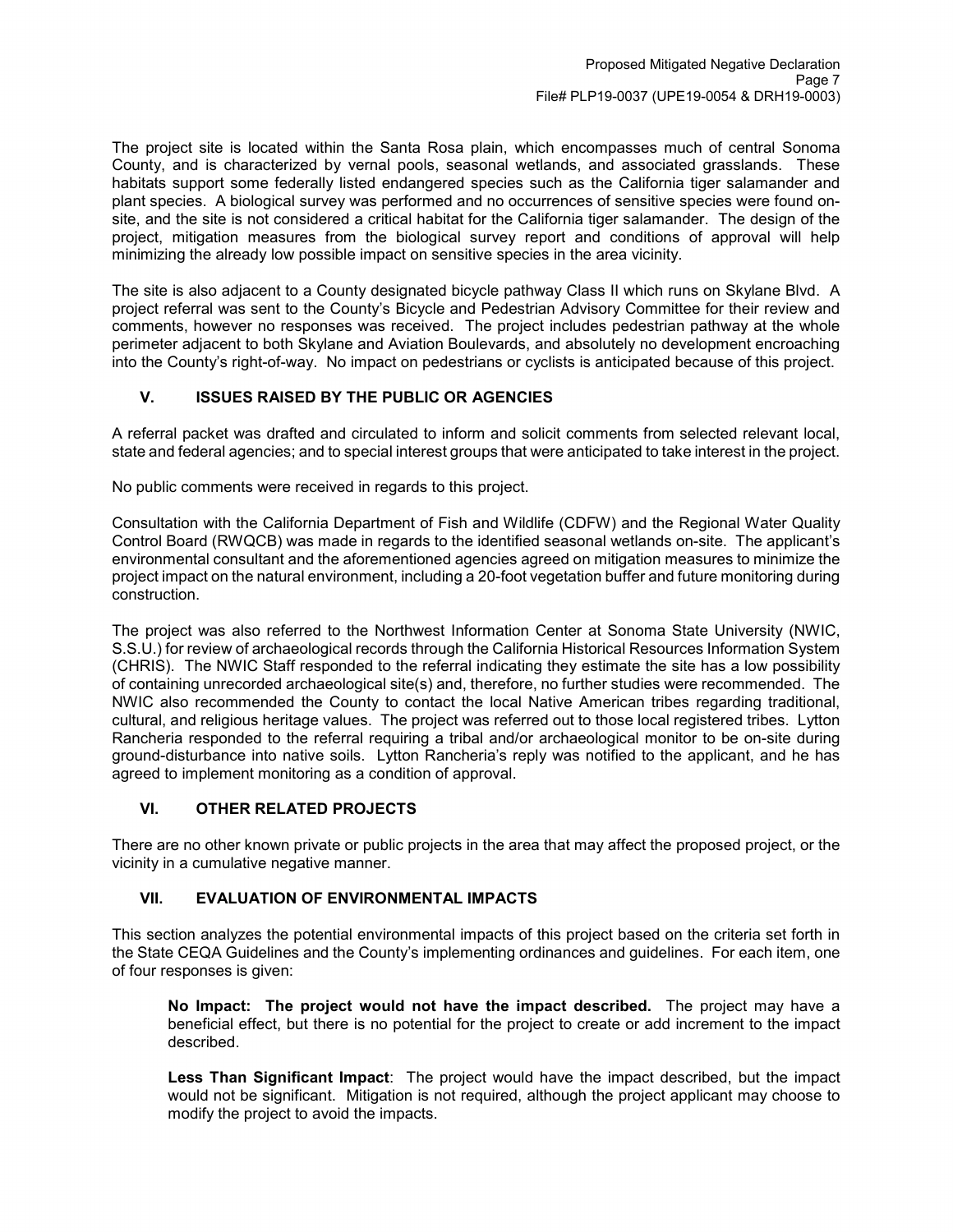**Potentially Significant Unless Mitigated:** The project would have the impact described, and the impact could be significant. One or more mitigation measures have been identified that will reduce the impact to a less than significant level.

**Potentially Significant Impact:** The project would have the impact described, and the impact could be significant. The impact cannot be reduced to less than significant by incorporating mitigation measures. An environmental impact report must be prepared for this project.

Each question was answered by evaluating the project as proposed, that is, without considering the effect of any added mitigation measures. The Initial Study includes a discussion of the potential impacts and identifies mitigation measures to substantially reduce those impacts to a level of insignificance where feasible. All references and sources used in this Initial Study are listed in the Reference section at the end of this report and are incorporated herein by reference.

Del Starrett has agreed to accept all mitigation measures listed in this Initial Study as conditions of approval for the proposed project, and to obtain all necessary permits, notify all contractors, agents and employees involved in project implementation and any new owners should the property be transferred to ensure compliance with the mitigation measures.

## **1. AESTHETICS:**

**Except as provided in Public Resources Code Section 21099, would the project:**

### **a) Have a substantial adverse effect on a scenic vista?**

### Comment:

The Project site is not located within a scenic resource area as identified by the Sonoma County General Plan. However, the site is located in the Airport Area Specific Plan Area, which provides design guidelines. The Project design was reviewed and approved by the Sonoma County Design Review Committee (DRC) on November 4, 2020, where it was found to be consistent with the Airport Area Specific Plan. The Project will not require any tree removal, construction, or grading that would degrade a scenic vista.

Significance Level: Less than Significant Impact

**b) Substantially damage scenic resources, including, but not limited to trees, rock outcroppings, and historic buildings within a state scenic highway?**

## Comment:

The parcel is not located on a site visible from a state scenic highway.

Significance Level: No Impact

**c) In non-urbanized areas substantially degrade the existing visual character or quality of public views of the site and its surroundings? (Public views are those that are experienced from publicly accessible vantage point). If the project is in an urbanized area, would the project conflict with applicable zoning and other regulations governing scenic quality?**

#### Comment:

As mentioned in Item 1.a above, the design was reviewed and approved by the DRC. The site is in an urbanized area, and it will not conflict with applicable zoning or other regulations governing scenic quality. The Project design involves the construction of a winery warehouse and parking lot in the middle of an Industrial Park. The Project design is considered to be fitting within its built environment,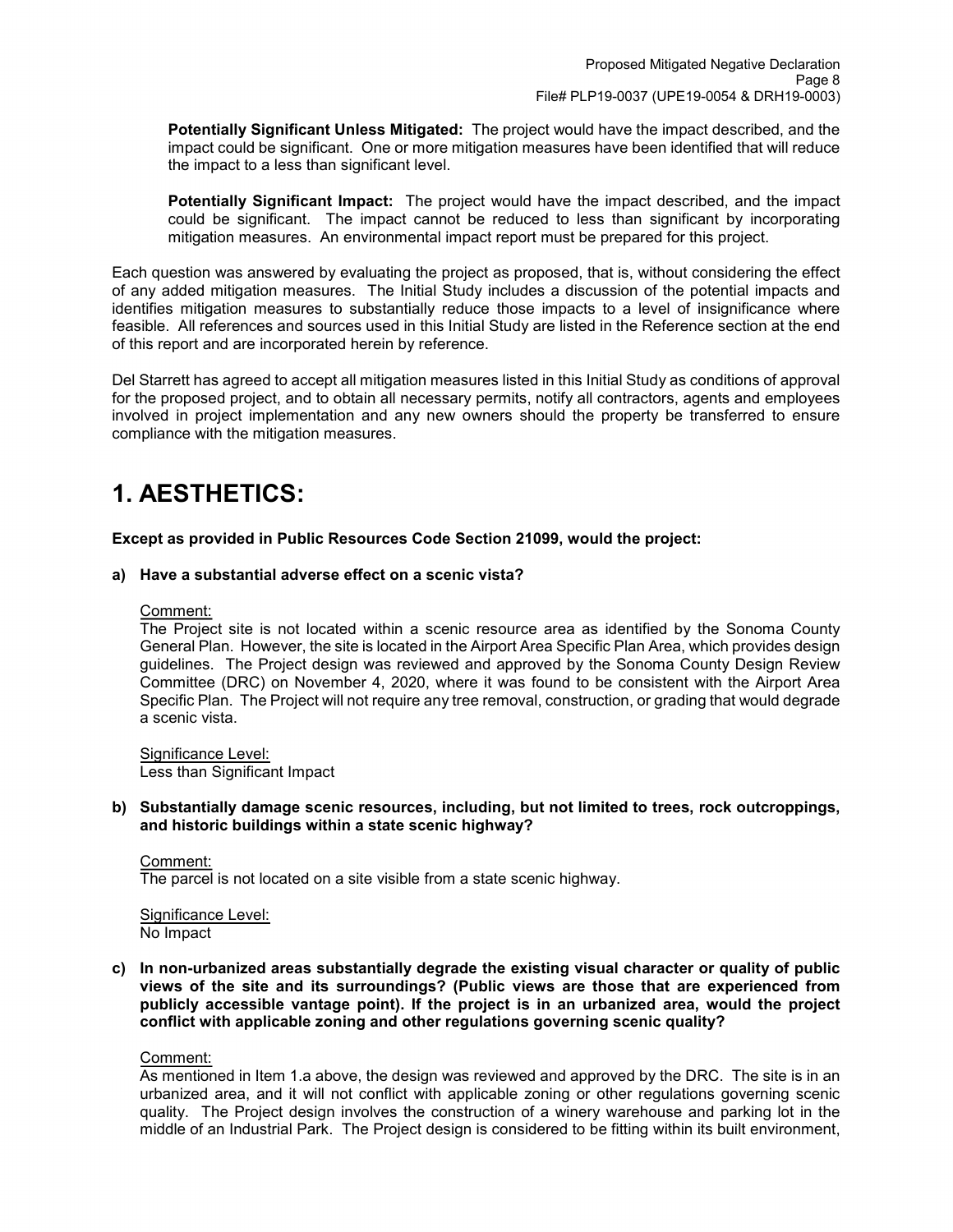and will not require the removal of any trees or existing structures.

Significance Level: No Impact

**d) Create a new source of substantial light or glare which would adversely affect day or nighttime view in the area?**

Comment:

A new structure is proposed to be built, which will introduce new sources of light and glare. Lighting of the facility, especially lighting of the parking lot, security and safety lighting, may affect nighttime views. The building design, including its lighting, was reviewed and approved by the DRC. All new lighting will be down-cast, in compliance with the County's dark sky policy. The project, as proposed, will not create a visual issue and therefore no mitigation measures are required.

Significance Level: Less than Significant Impact

## **2. AGRICULTURE AND FOREST RESOURCES:**

In determining whether impacts to agricultural resources are significant environmental effects, lead agencies may refer to the California Agricultural Land Evaluation and Site Assessment Model (1997) prepared by the California Dept. of Conservation as an optional model to use in assessing impacts on agriculture and farmland. In determining whether impacts to forest resources, including timberland, are significant environmental effects, lead agencies may refer to information compiled by the California Department of Forestry and Fire Protection regarding the state's inventory of forest land, including the Forest and Range Assessment Project and the Forest Legacy Assessment project; and forest carbon measurement methodology provided in Forest Protocols adopted by the California Air Resources Board.

#### **Would the project:**

**a) Convert Prime Farmland, Unique Farmland, or Farmland of Statewide Importance (Farmland), as shown on the maps prepared pursuant to the Farmland Mapping and Monitoring Program of the California Resources Agency, to non-agricultural use?**

#### Comment:

The parcel is not designated as Prime or Unique Farmland or Farmland of Statewide Importance on the Important Farmland maps. It is designated as Urban Lands. There are already a considerable number of small parcels and lack of significant agricultural operations in the area.

Significance Level: No Impact

#### **b) Conflict with existing zoning for agricultural use, or Williamson Act Contract?**

#### Comment:

The subject parcel is not zoned for agricultural use and does not have a Williamson Act Contract.

Significance Level: No Impact

**c) Conflict with existing zoning for, or cause rezoning of, forest land (as defined in Public Resources Code Section 4526) or timberland zoned Timberland Production (as defined by Government Code Section 51104(g)?**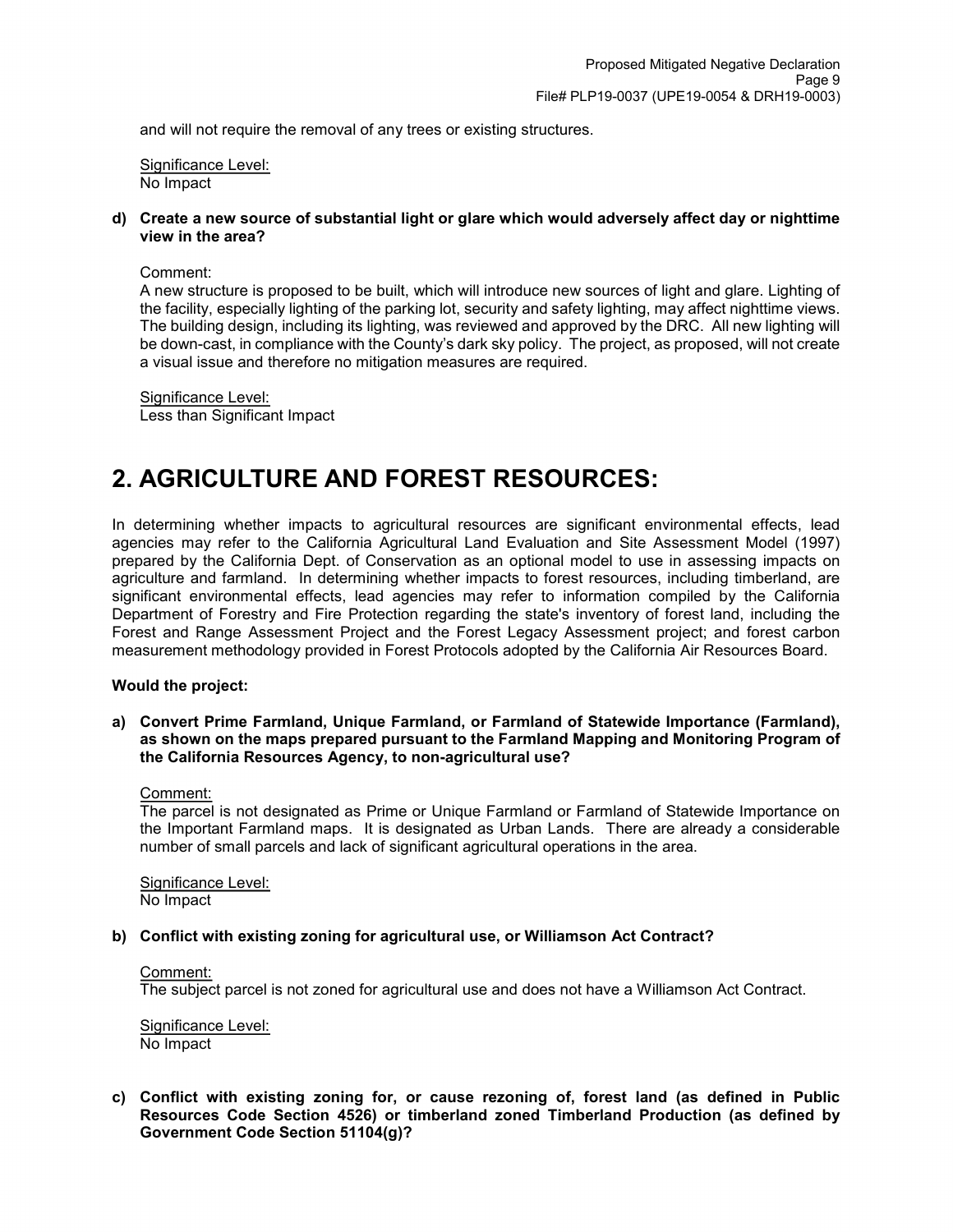Comment:

The project is not forest land and is not zoned Timberland Production (TP), or located near forest land or lands zoned TP, and therefore would not conflict with or have any effect on effect on forest lands or lands zoned TP.

Significance Level: No Impact

### **d) Result in the loss of forest land or conversion of forest land to non-forest use?**

Comment:

The project is not forest land and is not located near any forest land, and would therefore not result in the loss of forest land.

Significance Level: No Impact

**e) Involve other changes in the existing environment which, due to their location or nature, could result in conversion of farmland, to non-agricultural use or conversion of forest land to nonforest use?**

Comment:

The project does not involve other changes in the environment that could result in conversion of farmland to non-agricultural use or forest land to non-forest use.

Significance Level: No Impact

## **3. AIR QUALITY:**

**Where available, the significance criteria established by the applicable air quality management or air pollution control district may be relied upon to make the following determinations.**

**Would the project:**

## **a) Conflict with or obstruct implementation of the applicable air quality plan?**

Comment:

The project is within the jurisdiction of the Bay Area Air Quality Management District (BAAQMD) (check map a[t http://sonomacounty.ca.gov/Air-Quality/\)](http://sonomacounty.ca.gov/Air-Quality/), which is currently designated as a nonattainment area for state and federal ozone standards, the state  $PM_{10}$  standard, and the state and federal  $PM_{2.5}$ standard. The District has adopted an Ozone Attainment Plan and a Clean Air Plan in compliance with Federal and State Clean Air Acts. These plans include measures to achieve compliance with both ozone standards. The plans deal primarily with emissions of ozone precursors (nitrogen oxides (NOx) and volatile organic compounds, also referred to as Reactive Organic Gases (ROG)). The project will not conflict with the District's air quality plans because the proposed use is well below the emission thresholds for ozone precursors or involve construction of transportation facilities that are not addressed in an adopted transportation plan.

Significance Level: Less than Significant Impact

**b) Result in a cumulatively considerable net increase of any criteria pollutant for which the project region is non-attainment under an applicable Federal or State ambient air quality standard?**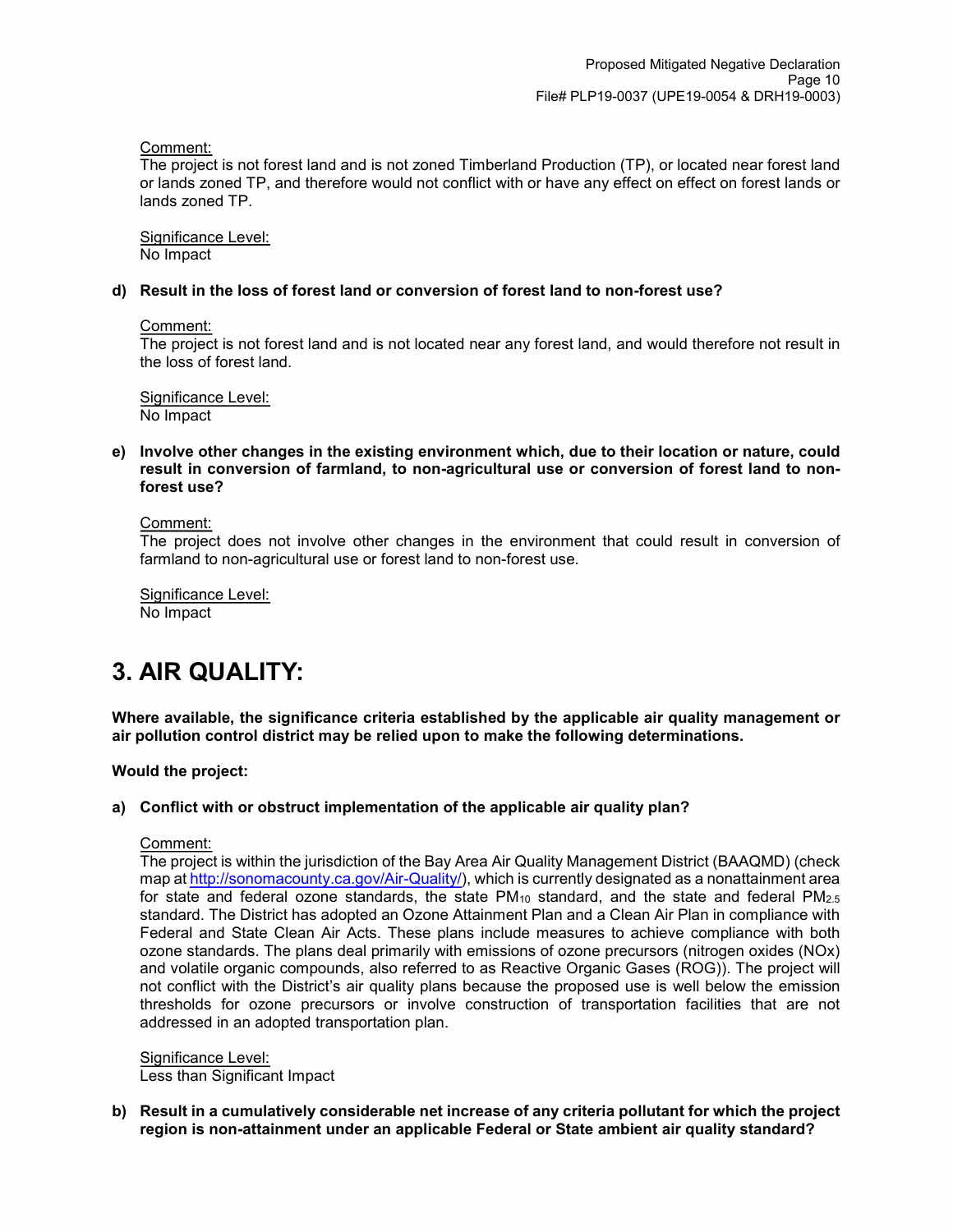### Comment:

The project is within the jurisdiction of the Bay Area Air Quality Management District (check map at [http://sonomacounty.ca.gov/Air-Quality/Air-Quality-District-Boundaries/\)](http://sonomacounty.ca.gov/Air-Quality/Air-Quality-District-Boundaries/), which is currently designated as a nonattainment area for state and federal ozone standards.

The project will not have a cumulative effect on ozone because it will not generate substantial traffic which would result in substantial emissions of ozone precursors (ROG and NO $x$ ). The project will have no long-term effect on  $PM_{2.5}$  and  $PM_{10}$ , because all surfaces will be paved gravel, landscaped or otherwise treated to stabilize bare soils, and dust generation will be insignificant. However, there could be a significant short-term emission of dust (which would include PM  $_{2.5}$  and PM<sub>10</sub>) during construction. These emissions could be significant at the project level, and could contribute to a cumulative impact.

Although the project will generate some ozone precursors from new vehicle trips for a few warehouse employees and delivery trucks, the project may not have a cumulative effect on ozone because it will not generate substantial traffic resulting in significant new emissions of ozone precursors (ROG and NOx). Standard mitigation measure for this case will apply.

## *Mitigation*

**Mitigation Measure AIR-1:** The following dust and air quality control measures shall be included in the project:

- a. Water or alternative dust control method shall be sprayed to control dust on construction areas, soil stockpiles, and staging areas during construction as directed by the County.
- b. Trucks hauling soil, sand, and other loose materials over public roads shall cover the loads, or shall keep the loads at least two feet below the level of the sides of the container, or shall wet the load sufficiently to prevent dust emissions.
- c. Vehicle speeds on unpaved areas shall be limited to 15 miles per hour.
- d. Final surfacing (i.e., pavement or concrete, gravel, landscaping) shall be completed as soon as possible after earthwork is finished, unless seeding or soil binders are used.
- e. Idling time of diesel-powered construction equipment shall be limited to five minutes. Signs shall be posted reminding workers of this idling restriction at all access points and equipment staging areas during construction of the proposed project.
- f. All construction equipment shall be maintained and properly tuned in accordance with manufacturer's specifications and shall have a CARB-certified visible emissions evaluator check equipment prior to use at the site.
- g. Trackout shall not be allowed at any active exit from the project site onto an adjacent paved public roadway or shoulder of a paved public roadway that exceeds cumulative 25 linear feet and creates fugitive dust visible emissions without cleaning up such trackout within 4 hours of when the Construction Coordinator identifies such excessive trackout, and shall not allow more than 1 quart of trackout to remain on the adjacent paved public roadway or the paved shoulder of the paved public roadway at the end of any workday.
- h. Visible emissions of fugitive dust shall not be allowed during cleanup of any trackout that exceeds 20 percent opacity as determined by the Environmental Protection Agency in *Method 203B - Opacity Determination for Time-Exception Regulations* (August 2017).

Trackout is defined by BAAQMD in *Regulation 6, Rule 6: Prohibition of Trackout* (August 2018) as any sand, soil, dirt, bulk materials or other solid particles from a site that adhere to or agglomerate on the exterior surfaces of vehicles (including tires), and subsequently fall or are dislodged onto a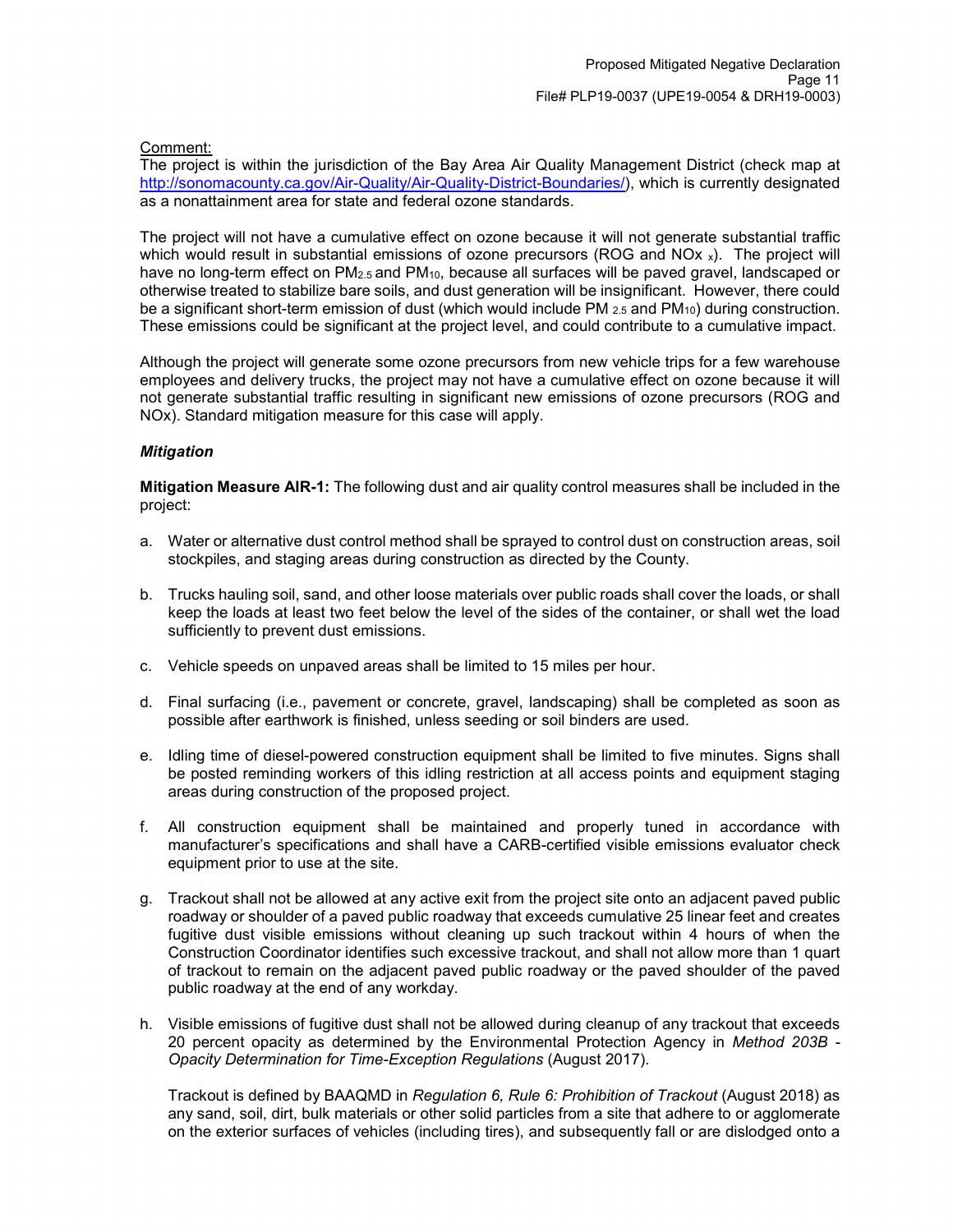paved public roadway or the paved shoulder of a paved public roadway on the path that vehicles follow at any exit and extending 50 feet out onto the paved public roadway beyond the boundary of the site. Material that has collected on the roadway from erosion is not trackout.

**Monitoring AIR-1:** Permit Sonoma staff shall verify that the AIR-1 measures are included on all site alteration, grading, building or improvement plans prior to issuance of grading or building permits.

#### Significance Level:

Less than Significant Impact with Mitigation Incorporated

#### **c) Expose sensitive receptors to substantial pollutant concentrations?**

#### Comment:

There are no sensitive receptors located within 1,000 feet of the proposed project. The proposed project would not emit stationary sources of criteria pollutants, and would support minimal vehicle trips to the warehouse, which would be used for storage.

Significance Level: No Impact

**d) Result in other emissions (such as those leading to odors adversely affecting a substantial number of people?**

#### Comment:

The project is not an odor generating use. Construction equipment may generate odors during project construction. The impact would be less than significant as it would be a short-term impact that ceases upon completion of the project.

Significance Level: Less than Significant Impact

## **4. BIOLOGICAL RESOURCES:**

#### **Would the project:**

**a) Have a substantial adverse effect, either directly or through habitat modifications, on any species identified as a candidate, sensitive, or special status species in local or regional plans, policies, or regulations, or by the California Department of Fish and Wildlife or U.S. Fish and Wildlife Service?**

#### Comment:

Consultation with the California Department of Fish and Wildlife (CDFW) and the Regional Water Quality Control Board (RWQCB) was made in regards to the identified seasonal wetlands on-site.

The applicant hired environmental consultant Huffman-Broadway Group, Inc., which prepared a Biological Assessment dated February 2019. In their assessment report, the consultant identified the site provides for vernal pools, seasonal wetlands, and associated grassland habitats. These habitats are capable of supporting four federally listed endangered species, including the California tiger salamander (CTS) (*Ambystoma californiense*), and three plant species: Sonoma sunshine (*Blennosperma bakeri*), Burke's goldfields (*Lasthenia burkei*), and Sebastopol meadowfoam (*Limnanthes vinculans)*. It is noted that all of these species have the potential of occupying both the project's site and its vicinity, especially on vacant parcels. These species were not found on-site during the performance of the study. Although the site is considered to have suitable habitat conditions for the aforementioned species, the site is not considered to be a critical habitat area for the CTS.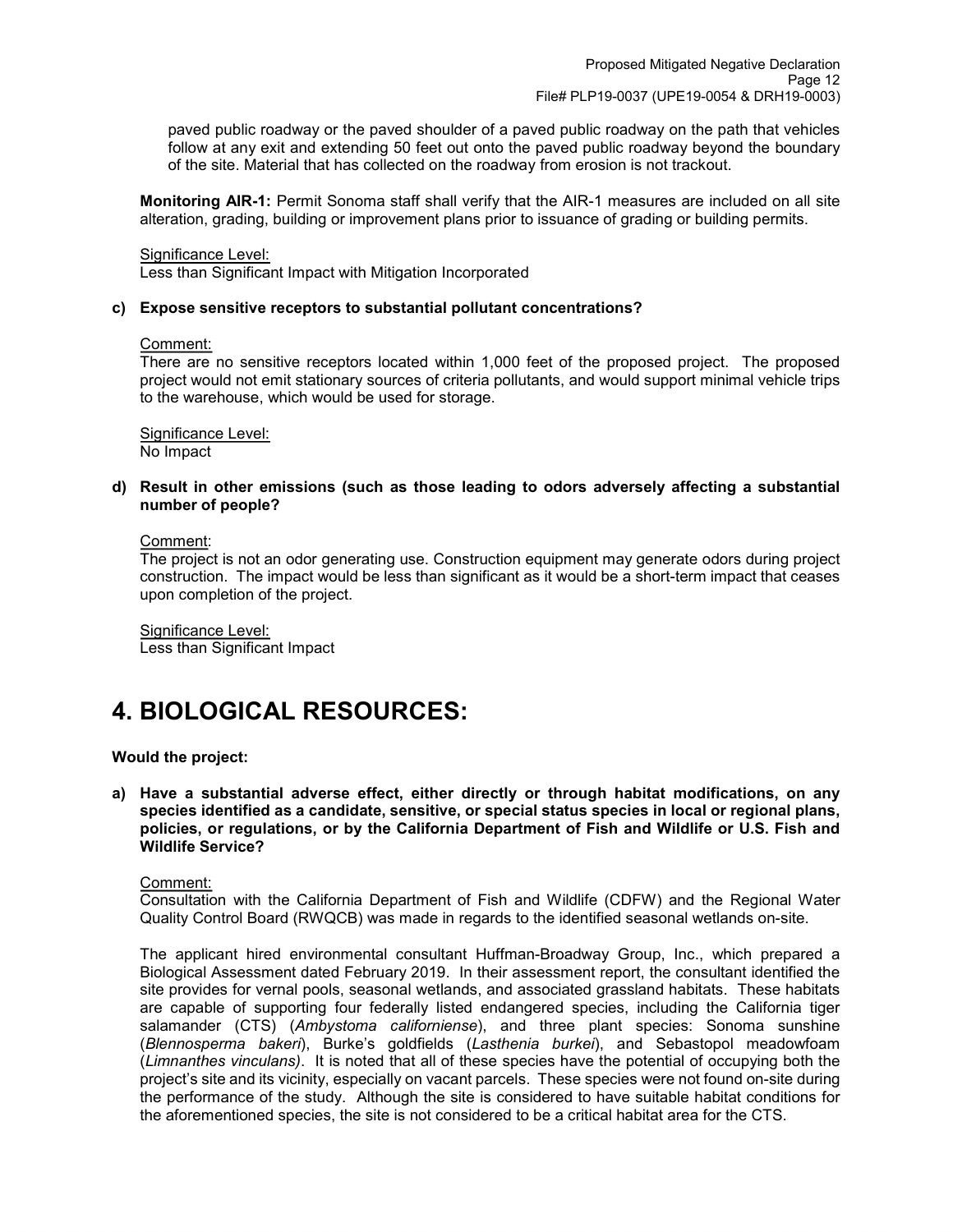The United States Fish and Wildlife Service (USFWS) and the CDFW issued guidelines for compensation for effects to listed species in the Santa Rosa Plain in the *2007 Programmatic Consultation and Santa Rosa Plain Conservation Strategy* (2007 Programmatic). The applicant modified the project to minimize the impact on the natural environment including a 20-foot vegetation buffer from the southern seasonal wetland area and monitoring during construction. In order to have enough area for the warehouse, the applicant decided to pursue a use permit in order to allow additional building height, so to help avoid the southern sensitive habitat area.

Upon consultation with CDFW and USFWS, the following are the identified mitigation measures addressing specific impacts the project could potentially have on the site and its biological resources:

## **IMPACT 1. LOSS OF 0.02 ACRES OF SEASONAL WETLAND HABITAT**

Site development will result in the loss of 0.02-acre of seasonal wetland habitat.

#### **Mitigation Measures**

*Mitigation Measure BIO 1.1. Obtain permit authorization from the USACE under the Clean Water Act Section 404 Nationwide Permit Program for the loss of 0.02-acres of seasonal wetland. Implement all agency permit conditions.* 

*Mitigation Measure BIO 1.2. Obtain permit authorization from the SWRCB under the Section 401 Water Quality Certification and Porter-Cologne Act Programs for the loss of 0.02-acres of seasonal wetland. Implement all agency permit conditions.*

*Mitigation Measure BIO 1.3. Mitigate for the loss of 0.02-acres of seasonal wetland habitat at a 1:1 ratio at an agency approved wetland mitigation bank or Permittee Responsible Mitigation site.*

#### **IMPACT 2. LOSS OF 1.42 ACRES OF CALIFORNIA TIGER SALAMANDER UPLAND AESTIVATION HABITAT AND 0.02 ACRES OF SUITABLE HABITAT FOR LISTED PLANT SPECIES**

Site developments will result in the loss of 1.42-acres of California Tiger Salamander upland habitat and 0.02 acres of seasonal wetland habitat suitable to support federally listed plant species.

#### **Mitigation Measures**

*Mitigation Measure BIO 2.1. Implement all conservation measures recommended in the Biological Opinion issued by the USFWS under the USACE Endangered Species Act Section 7 consultation to mitigate for impacts to 1.42 acres of California Tiger Salamander habitat and 0.02 acres of habitat suitable to support federally listed plant species.* 

*Mitigation Measure BIO 2.2. Obtain authorization from the CDFW under the California Endangered Species Act Incidental Take Authorization Program for the loss of 1.42-acres of California Tiger Salamander upland aestivation habitat. Implement all agency permit conditions.* 

*Mitigation Measure BIO 2.3. Mitigate for the loss of 0.02-acres of seasonal wetland suitable to support federally listed plant species at a 1.5:1 ratio at an agency approved wetland mitigation bank or Permittee Responsible Mitigation site as required by the USFWS Biological Opinion.*

*Mitigation Measure BIO 2.4. Mitigate for the loss of 1.42-acres of suitable California Tiger Salamander habitat at a 1:1 ratio at an agency approved wetland mitigation or conservation bank as required under CDFW's California Endangered Species Act Incidental Take Permit program.*

#### **IMPACT 3. CONSTRUCTION ACTIVITIES MAY IMPACT NESTING BIRDS**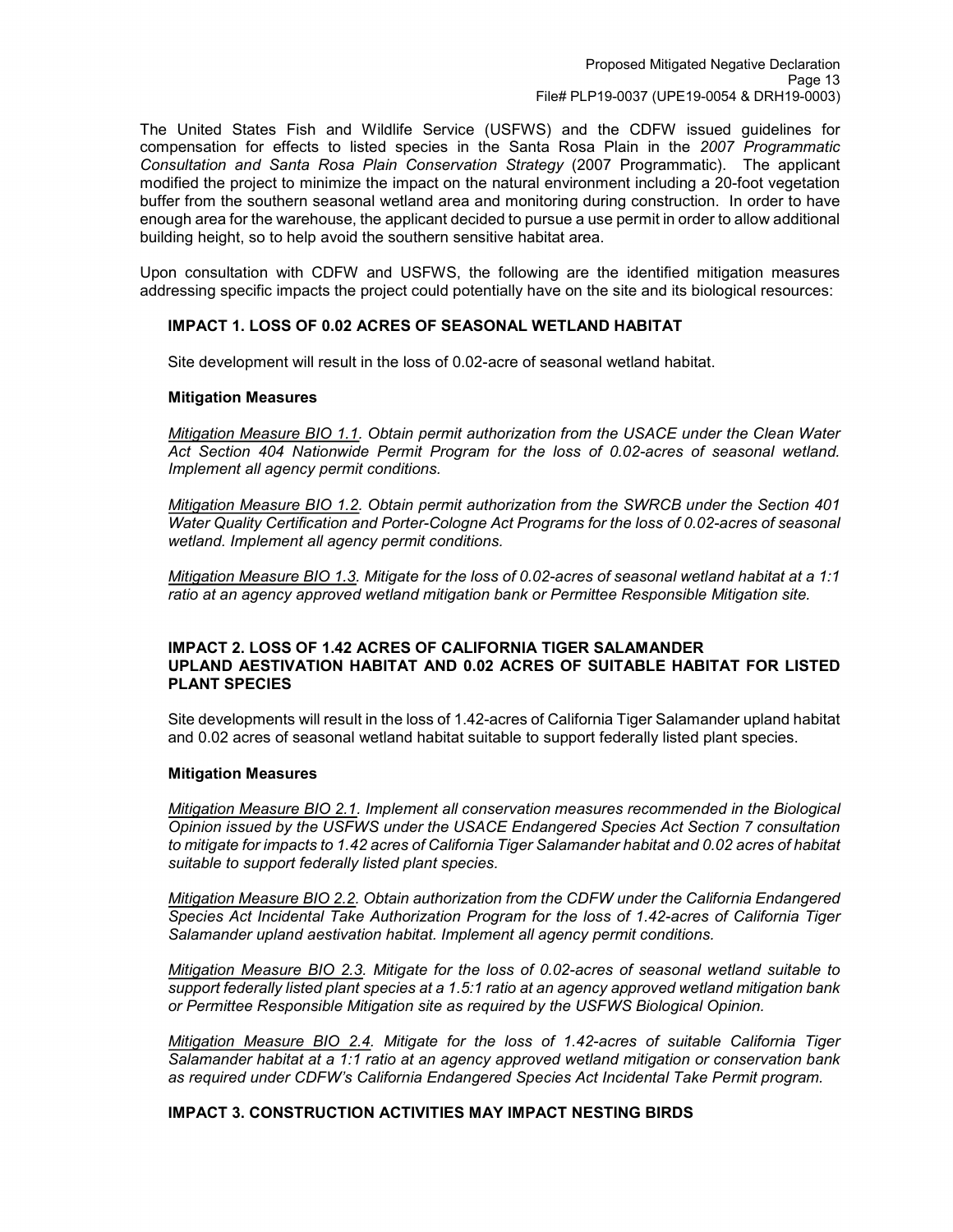It is possible that ground-nesting birds could initiate nesting in the grassland habitat at the site. To ensure that nesting birds are not disturbed because of construction activities, it is recommended that pre-construction surveys for nesting birds be performed prior to construction activities.

#### **Mitigation Measure**

*Mitigation Measure BIO 3.1. A qualified biologist should perform a pre-construction survey for nesting birds within 14 days prior groundbreaking at the site if construction activities will take place between February 1 and August 31. If nesting birds are found, the qualified biologist should establish suitable buffers prior to groundbreaking activities. To prevent encroachment, the established buffer(s) should be clearly marked by highly visible material. The established buffer(s) should remain in effect until the young have fledged or the nest has been abandoned as confirmed by the qualified biologist.*

Significance Level:

Less than Significant Impact with Mitigation Incorporated

**b) Have a substantial adverse effect on any riparian habitat or other sensitive natural community identified in local or regional plans, policies, regulations or by the California Department of Fish and Wildlife or U.S. Fish and Wildlife Service?**

#### Comment:

Only seasonal wetlands through vernal pools have been observed on-site, and no animals of special status were observed during the multiple visits to the site. See Section 4.a. above for discussion on mitigation measures addressing impacts on the loss of the seasonal wetland.

Significance Level:

Less than Significant Impact with Mitigation Incorporated

**c) Have a substantial adverse effect on state or federally protected wetlands (including, but not limited to, marsh, vernal pool, coastal, etc.) through direct removal, filling, hydrological interruption, or other means?**

Comment:

See Section 4.a. above for discussion on mitigation measures addressing impacts on the loss of seasonal wetland identified on-site.

Significance Level:

Less than Significant Impact with Mitigation Incorporated

**d) Interfere substantially with the movement of any native resident or migratory fish or wildlife species or with established native resident or migratory wildlife corridors, or impede the use of native wildlife nursery sites?**

Comment:

As mentioned in Section 4.a. above, a mitigation measure will ensure a qualified biologist will perform pre-construction surveys in order to prevent damaging nesting birds.

Significance Level:

Less than Significant Impact with Mitigation Incorporated

#### **e) Conflict with any local policies or ordinances protecting biological resources, such as tree preservation policy or ordinance?**

Comment:

The site is located within the Valley Oak Combing District; however, there are no trees on-site. Land uses and development consistent with the General Plan would not conflict with any adopted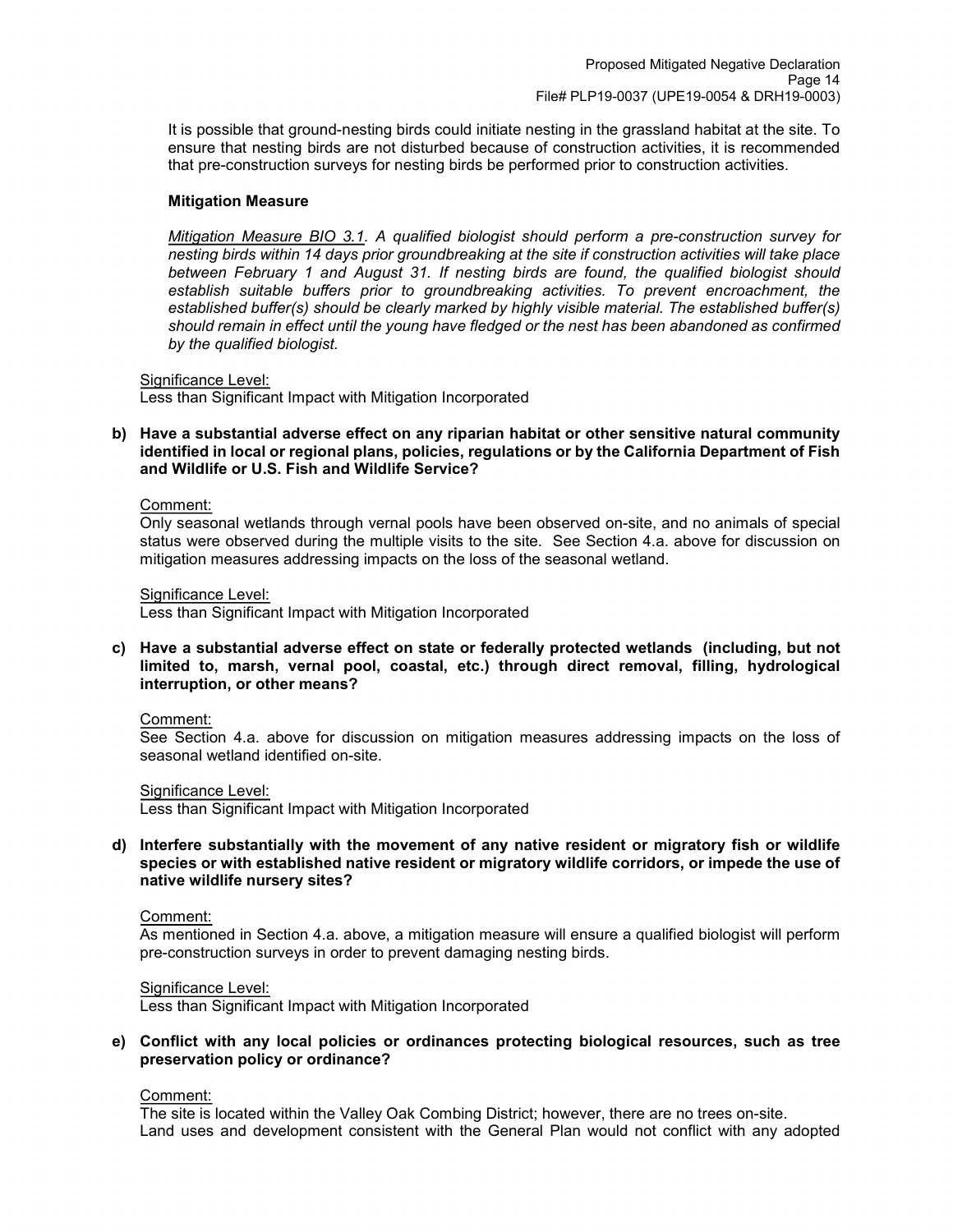Habitat or Natural Community Conservation Plans.

Significance Level: No Impact

**f) Conflict with the provisions of an adopted Habitat Conservation Plan, Natural Community Conservation Plan, or other approved local, regional, or state Habitat Conservation Plan?**

#### **Comment**

The project site is located within the area of the Santa Rosa Plain Conservation Strategy. Mitigation measures BIO 2.1-2.4 discussed above ensures that the project does not conflict with any local, regional, state, or federal conservation plans.

#### **Significance Level**

Less than Significant with Mitigation Incorporated

#### *Mitigation*

See Mitigation Measures BIO-2.1-2.4 and associated monitoring

## **5. CULTURAL RESOURCES:**

#### **Would the project:**

**a) Cause a substantial adverse change in the significance of a historical resource as defined in §15064.5?**

Comments:

Consultation was made with the local Native American Tribes and local historical resources information center (NWIC, SSU). See discussion and mitigation measures mentioned in Section 18 Tribal Cultural Resources.

#### Significance Level:

Less than Significant Impact with Mitigation Incorporated

**b) Cause a substantial adverse change in the significance of an archaeological resource pursuant to §15064.5?**

Comment: Discussion in Section 18 covers this section.

Significance Level: Less than Significant Impact with Mitigation Incorporated

## **c) Disturb any human remains, including those interred outside of dedicated cemeteries?**

#### Comment:

There are no known burial sites in the vicinity of the project, and most of the surrounding sites have already been disturbed by construction.

Significance Level: No Impact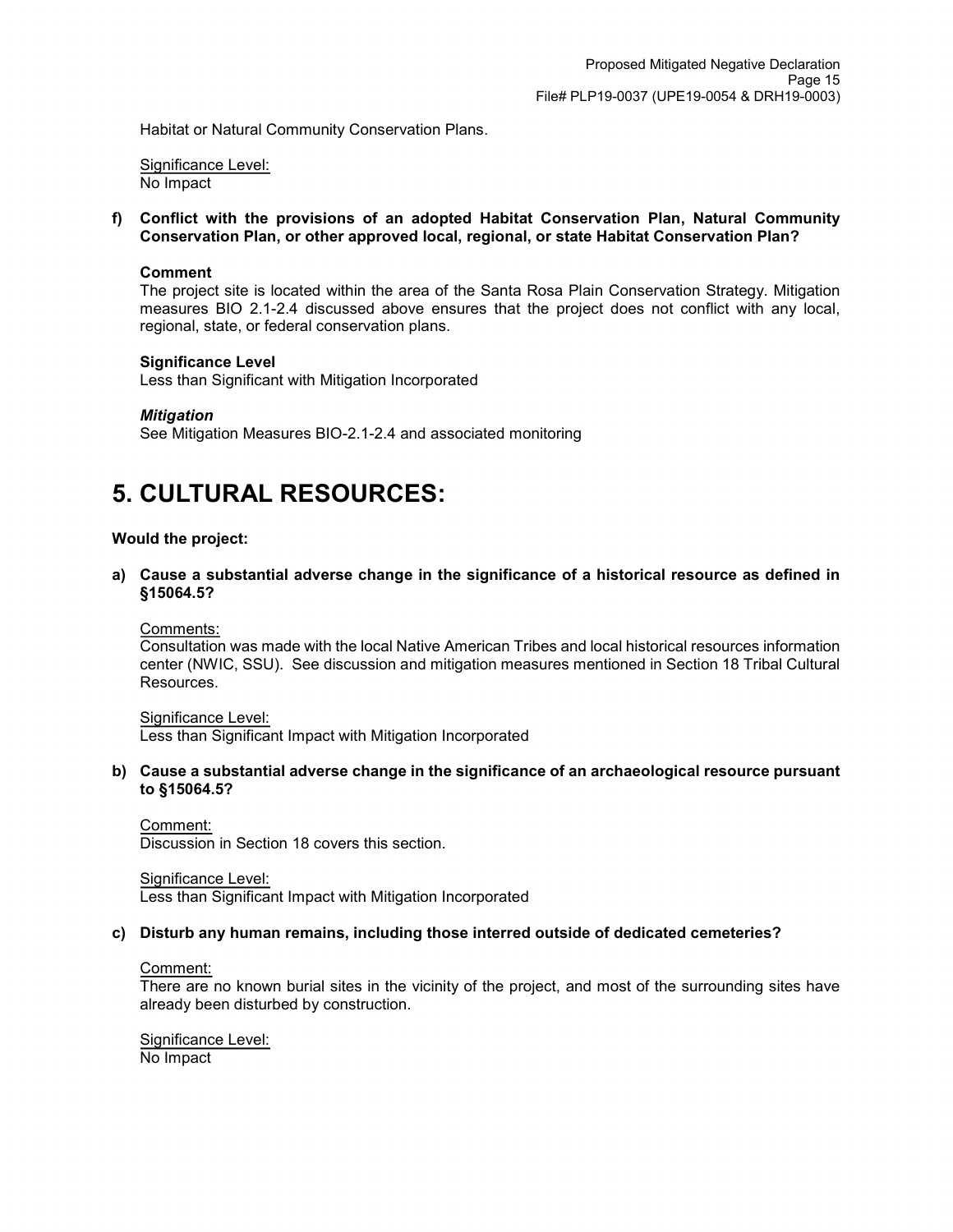## **6. ENERGY:**

#### **Would the project:**

#### **a) Result in potentially significant environmental impact due to wasteful, inefficient, or unnecessary consumption of energy resources, during project construction or operation?**

#### Comment:

Short-term energy demand would result from construction activities related to the project. This would include energy demand from worker and construction equipment usage. Long-term energy demand would result from warehouse usage and vehicle trips by the property owner and workers. Operation of the warehouse would result in energy usage from electricity for lighting and for water conveyance.

Operation of the proposed project would result in a negligible increase in energy usage relative to existing conditions in Sonoma County. However, this increase in energy use would not be wasteful or inefficient because of efficiencies incorporated in the warehouse design to comply with building codes and standards, such as doors with low air infiltration/leakage characteristics.

Significance Level: Less than Significant

#### **b) Conflict with or obstruct a state or local plan for renewable energy or energy efficiency?**

#### Comment:

The proposed project would comply with Sonoma County Ordinance 7D2-1, which pertains to energy efficiency, and Title 24, Part 6 of the California Code of Regulations, Building Energy Efficiency Standards.

Significance Level: Less than Significant

## **7. GEOLOGY AND SOILS:**

Would the project:

- **a) Directly or indirectly cause potential substantial adverse effects, including the risk of loss, injury, or death involving:**
	- **i. Rupture of a known earthquake fault, as delineated on the most recent Alquist-Priolo Earthquake Fault Zoning Map issued by the State Geologist for the area or based on other substantial evidence of a known fault? Refer to Division of Mines and Geology Special Publication 42.**

Comment:

The project site is not within a fault hazard zone as defined by the Alquist-Priolo fault maps. The General Plan provides uniform standards and policies, including the requirement for development of project specific geotechnical reports and associated studies to minimize potential impacts to structures and people from a proposed project. The proposed project is required to implement project level mitigation and comply with State and County design and development standards, thereby reducing the potential risk at the project level from seismic events impacts.

Significance Level: Less than Significant Impact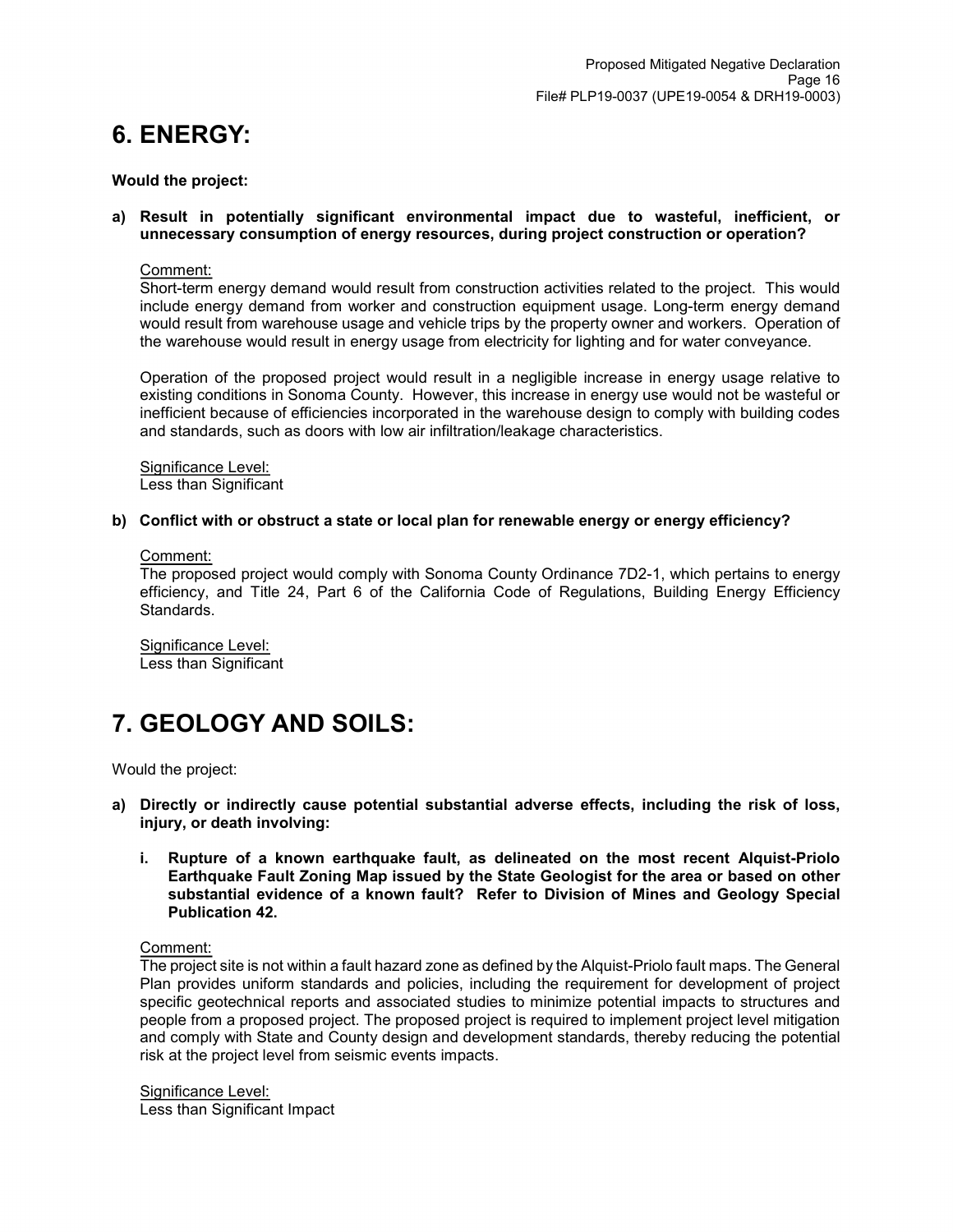### **ii. Strong seismic ground shaking?**

### Comment:

All of Sonoma County is subject to seismic shaking that would result from earthquakes along the San Andreas, Healdsburg-Rodgers Creek, and other faults. By applying geotechnical evaluation techniques and appropriate engineering practices, potential injury and damage from seismic activity can be diminished, thereby exposing fewer people and less property to the effects of a major damaging earthquake. The design and construction of new structures are subject to engineering standards of the California Building Code (CBC), which take into account soil properties, seismic shaking and foundation type. Project conditions of approval require that building permits be obtained for all construction and that the project meet all standard seismic and soil test/compaction requirements. The project would therefore not expose people to substantial risk of injury from seismic shaking.

Significance Level:

Less than Significant Impact

## **iii. Seismic-related ground failure, including liquefaction?**

### Comment:

Strong ground shaking can result in liquefaction, which is the sudden loss of shear strength in saturated sandy material, resulting in ground failure. Areas of Sonoma County most at risk of liquefaction are along San Pablo Bay and in alluvial valleys. According to General Plan Public Safety Element Figure PS-1c (Liquefaction Hazard Areas), the project site is not located within a liquefaction hazard area. Regardless, all structures would be required to meet building permit requirements, including seismic safety standards and soil test/compaction requirements.

Significance Level:

Less than Significant Impact

#### **iv. Landslides?**

#### Comment:

The proposed project site is on flat topography, thus impacts from naturally occurring landslides are not significant. Regardless, structures would be required to meet County building permit requirements, including seismic safety standards and soil test/compaction requirements.

Significance Level: No Impact

#### **b) Result in substantial soil erosion or the loss of topsoil?**

### Comment:

The County adopted grading ordinances and standards and related conditions of approval which enforce them are specific, and also require compliance with all standards and regulations adopted by the State and Regional Water Quality Control Board, such as the Standard Urban Stormwater Mitigation Plan (SUSMP) requirements, Low Impact Development and any other adopted Best Management Practices (BMPs). Therefore, no significant adverse soil erosion or related soil erosion water quality impacts are expected given the mandated conditions and standards that need to be met. See further discussion of related issues (such as maintenance of required post construction water quality facilities) refer to the Hydrology and Water Quality.

The General Plan EIR evaluated cumulative soil erosion potential and related impacts that included the development of the proposed project site. The implementation of the County General Plan policies, which includes grading requirements and regulation of construction-related stormwater administered by the State Water Resources Control Board (SWRCB). The General Plan found that implementation of General Plan policies would reduce soil erosion but that it could not completely eliminate cumulative erosion and determined that there would be a significant and unavoidable impact. The proposed project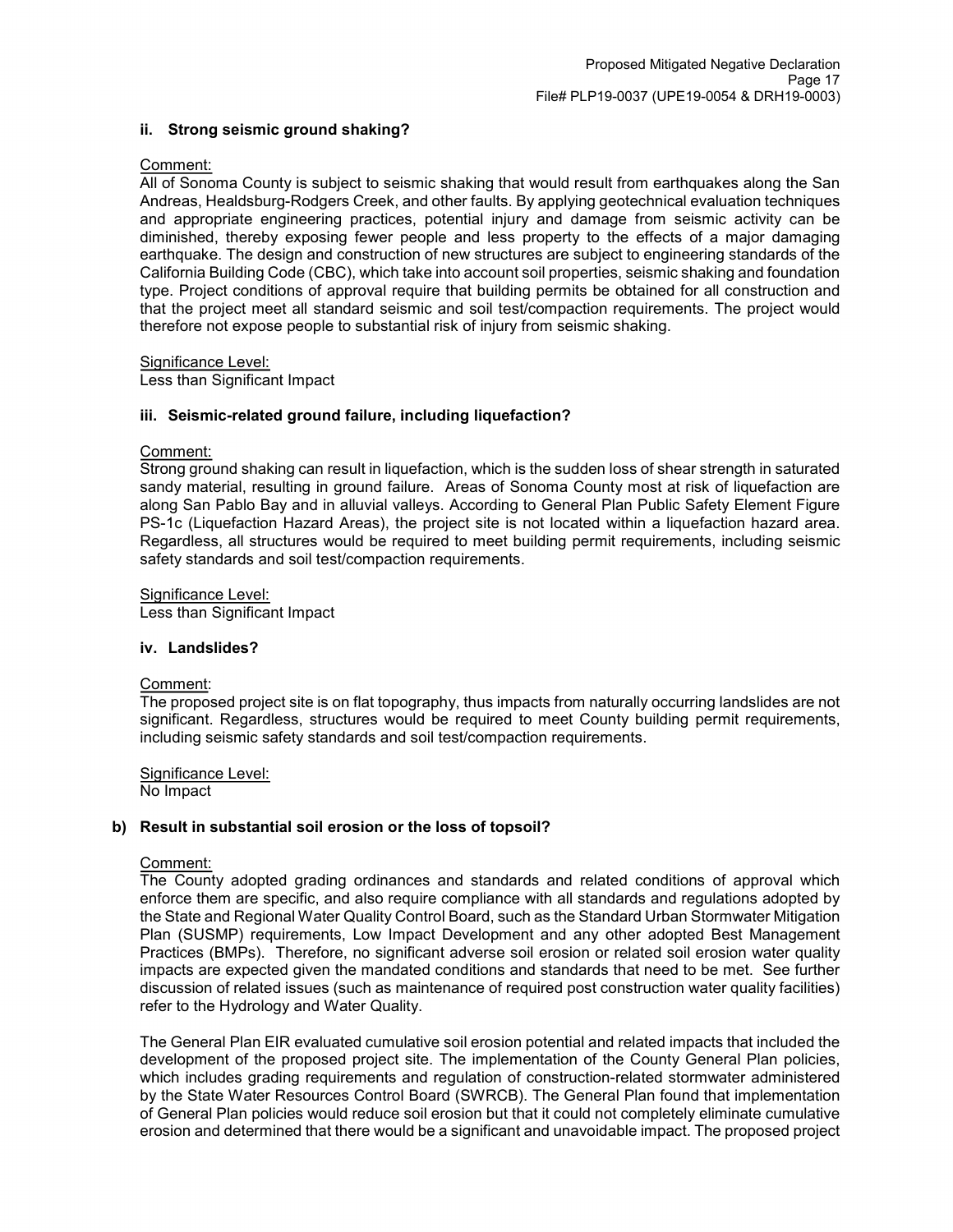is required to address erosion at the project level to meet the requirements of the General Plan, County and State polices and regulations; thereby reducing project level impacts to less than significant.

Significance Level: Less than Significant Impact

**c) Be located on a geologic unit or soil that is unstable, or that would become unstable as a result of the project, and potentially result in on- or off-site landslide, lateral spreading, subsidence, liquefaction or collapse?**

#### Comment:

The project site is subject to seismic shaking and other geologic hazards as described in item 6.a.ii, iii, and iv, above it is not located on an unstable geologic unit or soil, and is a flat site that is not subject to lateral spreading, subsidence, liquefaction or collapse.

The General Plan does not identify the proposed project site as being an area of unstable soils. Review of soil mapping prepared by the Natural Resources Conservation Service (NRCS) confirms that the proposed project site is not mapped as an area of unstable soils. The proposed project would have no impact to and not be affected by unstable soils.

## Significance Level:

Less than Significant Impact

### **d) Be located on expansive soil, as defined in Table 18-1-B of the Uniform Building Code (1994), creating substantial risks to life or property?**

Comment:

The potential for expansive soils exist. Expansive soils are generally high in clays or silts that shrink or swell with variation in moisture. The General Plan EIR determined that implementation of uniform standards would reduce impacts to less than significant. Compliance with the California Building Code and site-specific soil analysis requirements will provide sufficient protections to reduce the impacts from construction on these sites to a less than significant level.

#### Significance Level:

Less than Significant Impact

#### **e) Have soils incapable of adequately supporting the use of septic tanks or alternative waste water disposal systems where sewers are not available for the disposal of waste water?**

#### Comment:

The project is connected to the Airport Larkfield-Wikiup wastewater treatment plant, and will not require an on-site waste water system.

Significance Level: No Impact

#### **f) Directly or indirectly destroy a unique paleontological resource or site or unique geologic feature?**

#### Comment:

See discussion under Cultural Resources Section 5-a above. The site does not contain any unique paleontological resources or unique geologic feature.

Significance Level: No Impact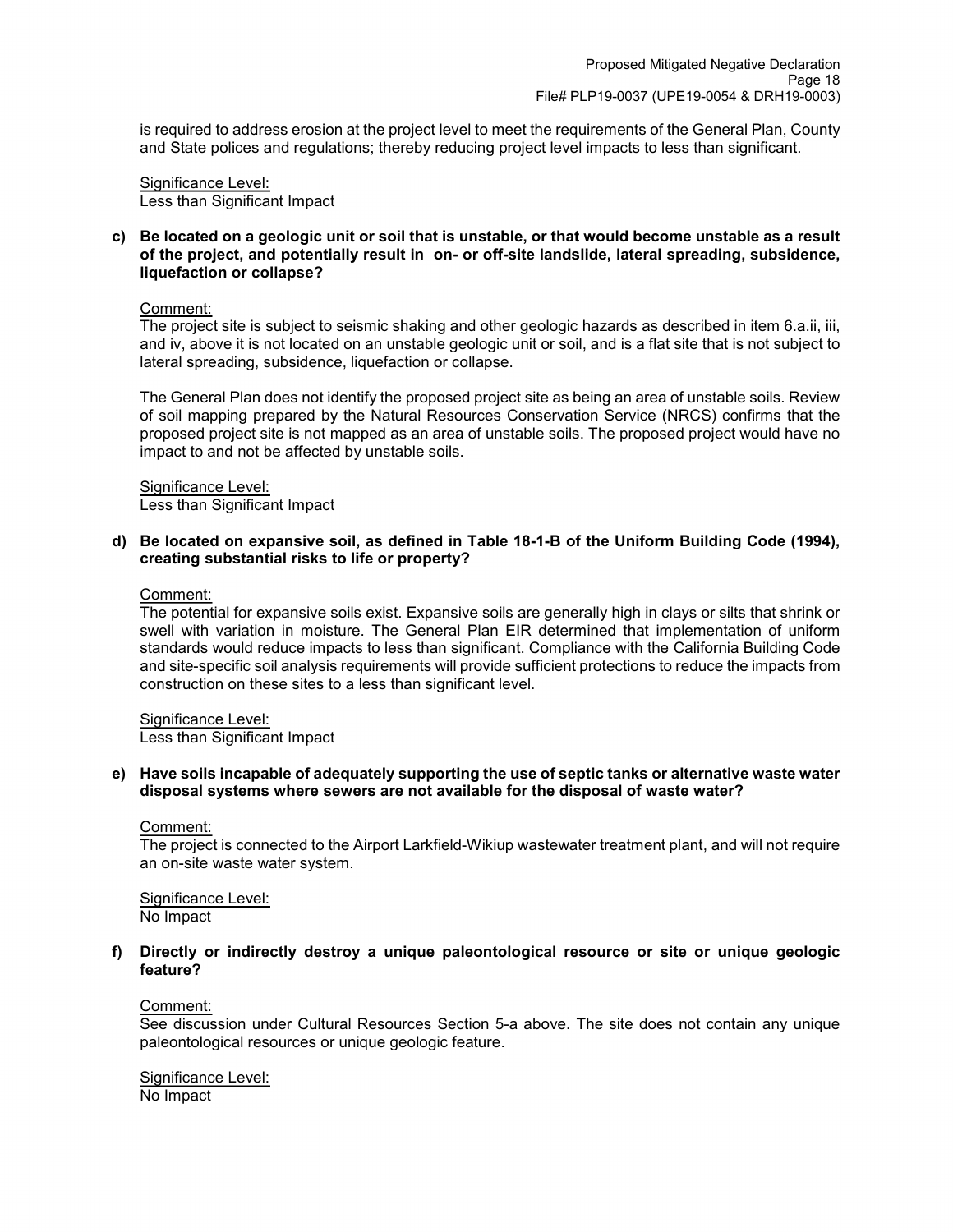## **8. GREENHOUSE GAS EMISSIONS:**

### **Would the project:**

#### **a) Generate greenhouse gas emissions, either directly or indirectly, that may have a significant impact on the environment?**

#### Comment:

The proposed project is not anticipated to generate GHG emissions that would have a significant impact on the environment. Development activities proposed would include construction of one warehouse, which will be occupied by a few employees and visited sporadically by delivery trucks. The building will be required to meet current California Green Building Standards Code (CalGreen) requirements, as well as energy efficiency standards which reduce GHG.

Significance Level: Less than Significant Impact

### **b) Conflict with an applicable plan, policy or regulation adopted for the purpose of reducing the emissions of greenhouse gases?**

#### Comment:

The County has adopted General Plan Objective OSRC-14.4 which states "Reduce greenhouse gas emissions by 25% below 1990 levels by 2015. In May 2018, the Board of Supervisors adopted a Resolution of Intent to Reduce Greenhouse Gas Emissions that included adoption of the Regional Climate Protection Agency's goal to further reduce greenhouse gas emissions by 40% below 1990 levels by 2030 and by 80% below 1990 levels by 2050. The Resolution of Intent included specific measures that can further reduce greenhouse gas emissions. All new development is required to evaluate all reasonably feasible measures to reduce greenhouse gas emissions and enhance carbon sequestration. The project will not conflict with applicable goals, objectives, plans, policies, or regulations provided mitigation measures specified below are implemented.

#### **Significance Level**

Less than Significant with Mitigation Incorporated

#### *Mitigation*

**Mitigation GHG-1:** The applicant shall submit a Greenhouse Gas Reduction Plan for PRMD review and approval that defines measures to reduce greenhouse gas emissions in the design, construction, and long-term operations of the project. The Greenhouse Gas Reduction Plan shall include all reasonably feasible measures to reduce greenhouse gas emissions to the maximum extent feasible. Measures that must be evaluated include but are not limited to best available conservation technologies for all energy and water uses, installation of renewable energy facilities to meet demand on-site, provisions of electric vehicle charging stations, bicycle facilities including secure bike parking, and lockers and showers for employees, employing best management practices for carbon sequestration, such as no till soils, reduced use of fertilizers, etc.

**Monitoring GHG-1:** Permit Sonoma staff shall ensure that the methods selected in the Greenhouse Gas Emissions Reduction Plan are listed on all site alteration, grading, building or improvement plans prior to issuance of grading or building permits. Building/grading permits shall not be approved for issuance by Project Review Staff until the Greenhouse Gas Reduction Plan has been approved and incorporated into the design and construction documents for the project.

## **9. HAZARDS AND HAZARDOUS MATERIALS:**

**Would the project:**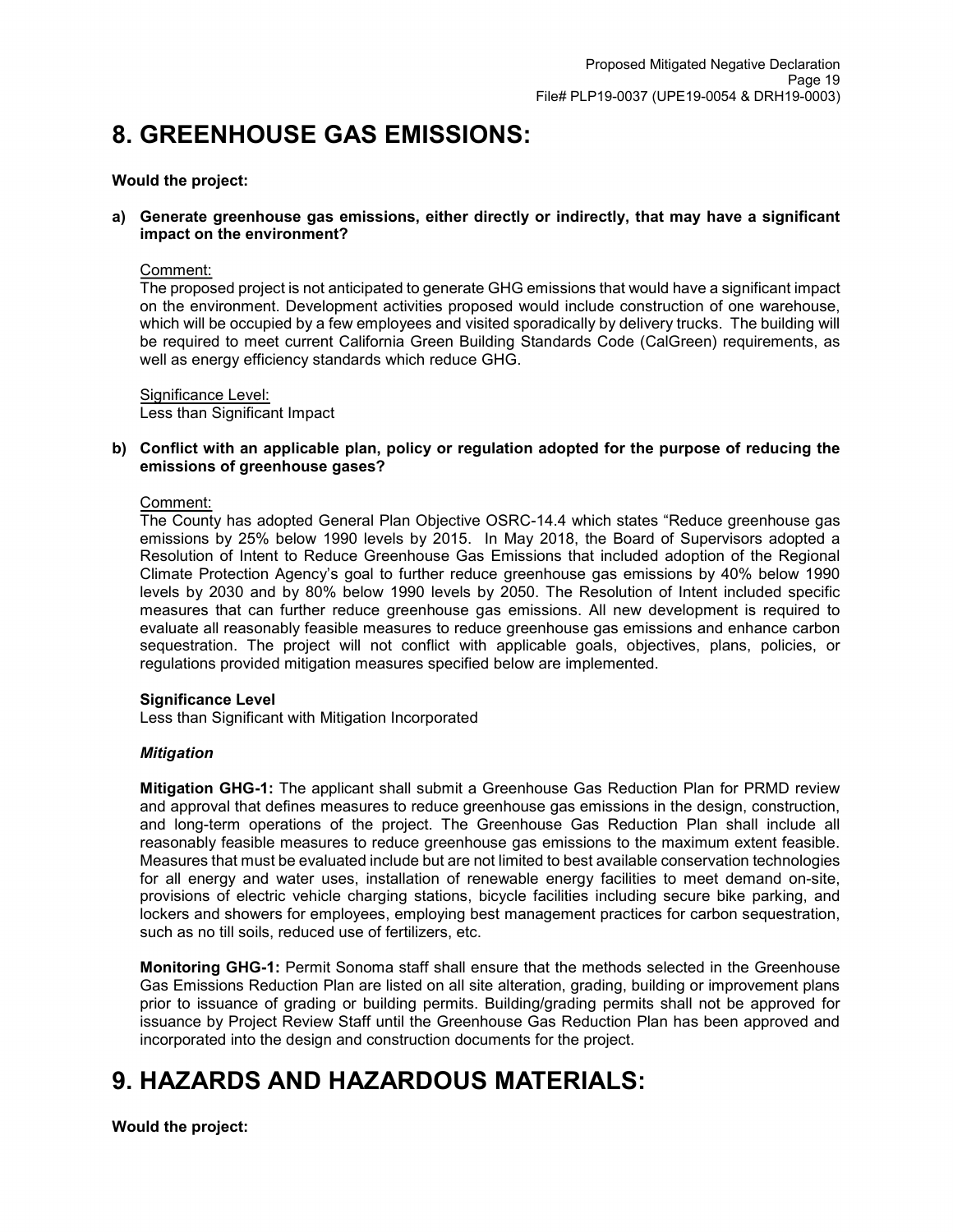### **a) Create a significant hazard to the public or the environment through the routine transport, use, or disposal of hazardous materials?**

#### Comment:

The project will not create a significant hazard to the public or the environment through the routine transport, use, or disposal of hazardous materials. Small amounts of potentially hazardous materials may be used on this project such as fuel, lubricants, and cleaning materials. Proper use of materials in accordance with local, state, and federal requirements, and as required in the construction documents, will minimize the potential for accidental releases or emissions from hazardous materials. This will help reduce risks of the project uses affecting human or biological environment.

Significance Level: Less than Significant Impact

#### **b) Create a significant hazard to the public or the environment through reasonably foreseeable upset and accident conditions involving the release of hazardous materials into the environment?**

Comment: During construction there could be spills of hazardous materials. See Item 8.a above.

Significance Level: Less than Significant Impact

**c) Emit hazardous emissions or handle hazardous or acutely hazardous materials, substances, or waste within one-quarter mile of an existing or proposed school?**

#### Comment:

The project site is not within 0.25 miles of an existing or proposed school.

Significance Level: No Impact

**d) Be located on a site which is included on a list of hazardous materials sites compiled pursuant to Government Code Section 65962.5 and, as a result, would it create a significant hazard to the public or the environment?**

Comment:

The previously certified General Plan EIR evaluated the potential risks from hazards and hazardous materials and found that through the implementation of existing local, state and federal laws and regulations, and the policies of the General Plan; impacts from hazards and hazardous materials would be less than significant, and no mitigations are required.

Significance Level: Less than Significant Impact

**e) For a project located within an airport land use plan or, where such a plan has not been adopted, within two miles of a public airport or public use airport, would the project result in a safety hazard or excessive noise for people residing or working in the project area?**

#### Comment:

The proposed project complies with the Sonoma County Airport Land Use Commission's Comprehensive Airport Land Use Plan (CALUP), which provides safety, noise, and compatibility standards that reduce the likelihood of accidents affecting land uses on the ground. As a result, the impacts of the proposed project are less than significant.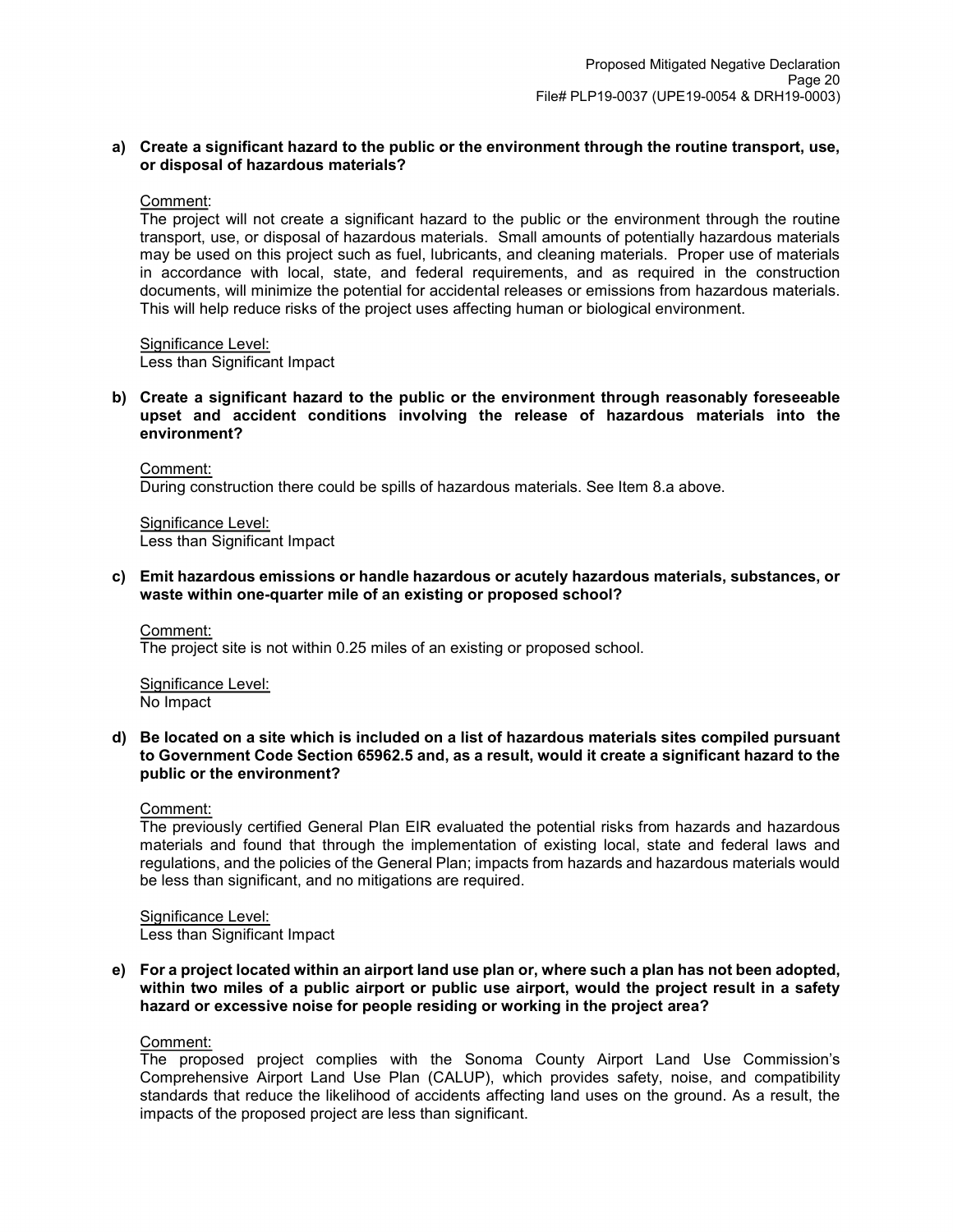Significance Level: Less than Significant Impact

**f) Impair implementation of or physically interfere with an adopted emergency response plan or emergency evacuation plan?** 

#### Comment:

The project would not impair implementation of, or physically interfere with the County's adopted emergency operations plan. There is no separate emergency evacuation plan for the County. In any case, the project would not change existing circulation patterns significantly, and would have no effect on emergency response routes.

Significance Level:

No Impact

### **g) Expose people or structures, either directly or indirectly, to a significant risk of loss, injury or death involving wildland fires?**

Comment:

The project would not impair implementation of, or physically interfere with the County's adopted emergency operations plan. There is no separate emergency evacuation plan for the County. In any case, the project would not change existing circulation patterns significantly, and would have no effect on emergency response routes.

According to the Wildland Fire Hazard Areas mapping (Figure PS-1g) of the Sonoma County General Plan 2020, the project is located in a moderate fire hazard zone. The proposed project is located in an industrial area and lacks significant vegetative cover. Construction on the project site must conform to Fire Safe Standards related to fire sprinklers, emergency vehicle access, and water supply making the impact from risk of wildland fire less than significant.

Significance Level: Less than Significant Impact

## **10. HYDROLOGY AND WATER QUALITY:**

#### **Would the project:**

#### **a) Violate any water quality standards or waste discharge requirements or otherwise substantially degrade surface or groundwater quality?**

Comment:

The project site does not contain a designated blue line stream. The Specific Plan EIR evaluated potential hydrology and water quality issues for the area including the proposed project site. The EIR evaluated the existing County General Plan policies, NPDES Construction General Permit regulations and grading and building permit requirements, and found that implementation of these standard regulations would ensure that subsequent projects in the Specific Plan area (the proposed project), would minimize potential water quality impacts. The proposed project is subject to these uniform requirements as implemented through the County Storm Water Quality Oridinance; therefore, the impacts are less than significant, and no additional analysis is required.

Significance Level: Less than Significant Impact

**b) Substantially decrease groundwater supplies or interfere substantially with groundwater recharge such that the project may impede sustainable groundwater management of the basin?**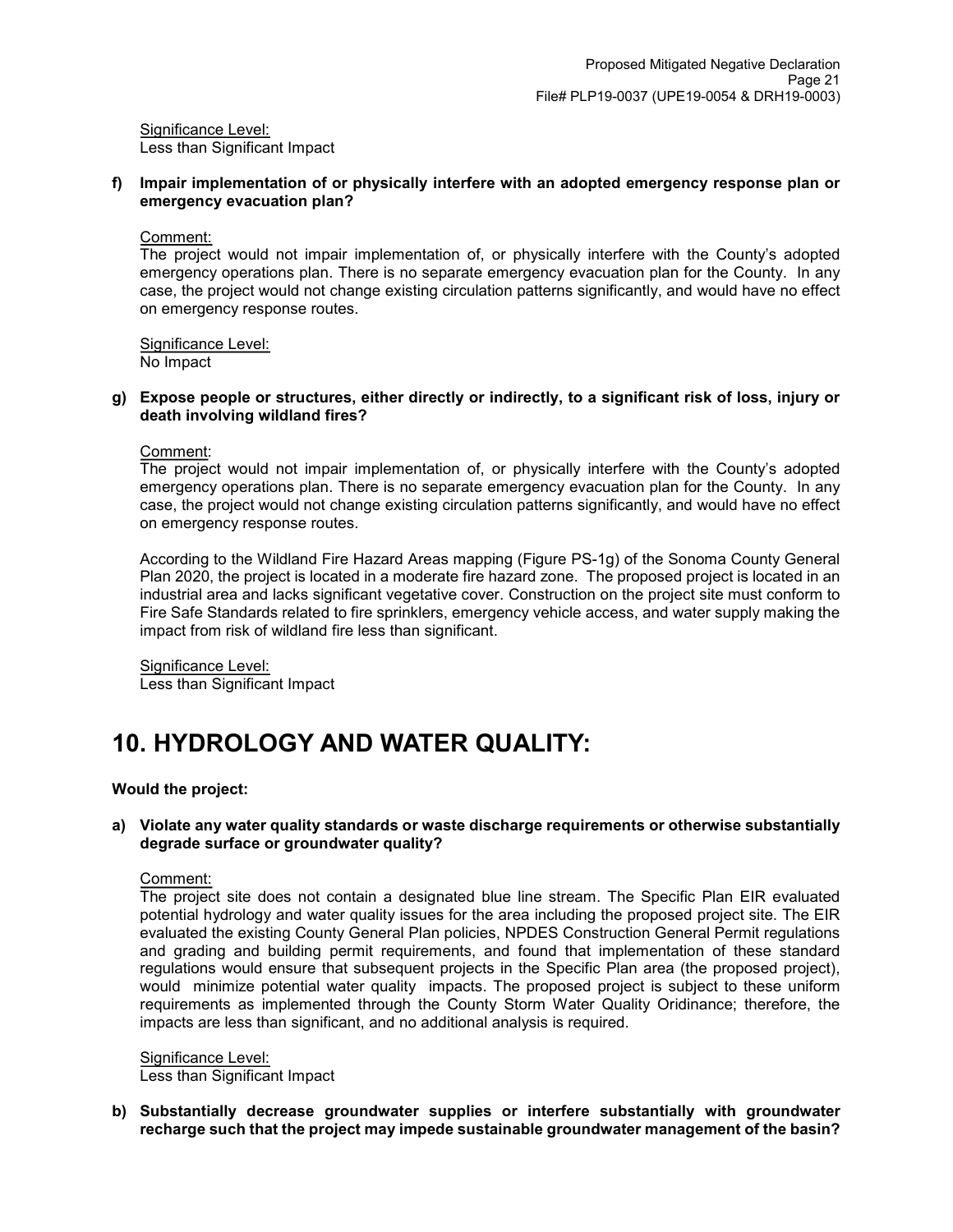#### Comment:

The project site is located in Groundwater Availability Class 1 Major Groundwater Basin. Evaluation of the groundwater resources by the Specific Plan EIR, found no evidence of groundwater overdraft in the area or substantial interference with overall groundwater recharge in the basin. The proposed project will utilize municipal water, which was accounted for in the Specific Plan EIR. Therefore, the proposed project would have a less than significant impact on groundwater supply in the area.

#### Significance Level:

Less than Significant Impact

**c) Substantially alter the existing drainage pattern of the site or area, including through the alteration of the course of a stream or river, in a manner which would result in substantial erosion or siltation on- or off-site?**

#### **i. would result in substantial erosion or siltation on- or off-site?**

#### Comment:

Potential water quality impacts associated with the proposed project would include short-term construction-related erosion/sedimentation and long-term operational stormwater discharge. The project would not redirect flows or otherwise affect surface drainage patterns. To minimize water quality impacts associated with the proposed project, construction activities would be required to comply with a Storm Water Pollution Prevention Plan (SWPPP) consistent with the General Permit for Stormwater Discharge Associated with Construction Activity (Construction Activity General Permit).

Significance Level: Less than Significant Impact

#### **ii. substantially increase the rate or amount of surface runoff in a manner which would result in flooding on- or offsite;**

#### Comment:

The proposed project will not increase the rate or amount of surface runoff on- or offsite because standard conditions of approval require compliance with County stormwater regulations and flood control design criteria.

Significance Level: No Impact

#### **iii. create or contribute runoff water which would exceed the capacity of existing or planned stormwater drainage systems or provide substantial additional sources of polluted runoff;**

#### Comment:

Increased stormwater runoff from development projects, such as industrial developments, could increase stormwater runoff, influencing local drainages to handle this increased runoff. The Specific Plan EIR evaluated this potential issue, evaluating existing plans and requirements of the County's General Plan and policies and requirements of the Sonoma County Water Agency. The proposed project will implement stormwater requirements during development as required by the County Storm Water Quality Ordinance, which will reduce the project impacts to a less than significant level.

Significance Level: Less than Significant Impact

### **iv. impede or redirect flood flows?**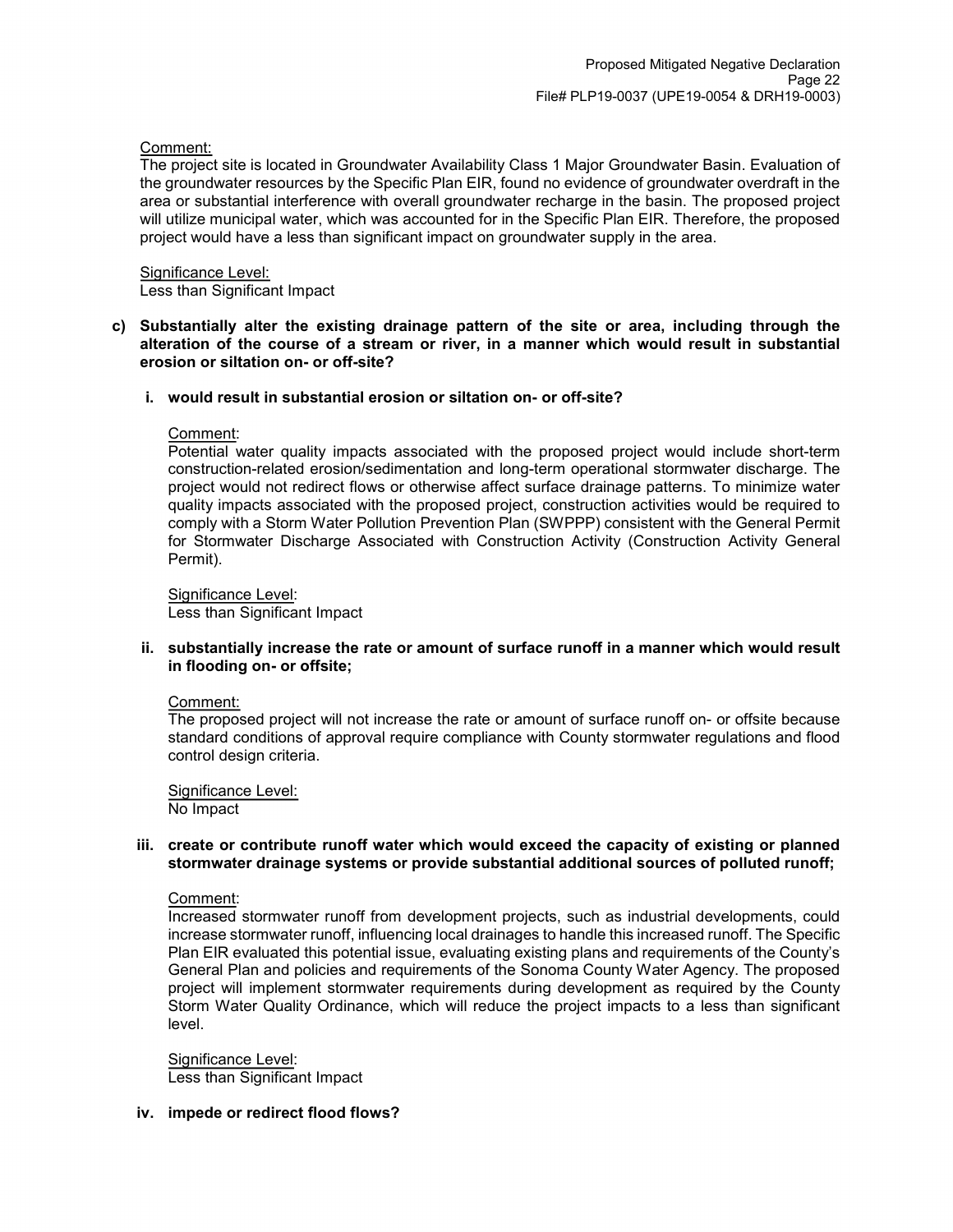### Comment:

The project site is not subject to flooding, and it will not redirect flood flows.

Significance Level: No Impact

### **d) In flood hazard, tsunami, or seiche zones; risk release of pollutants due to project inundation?**

Comment:

The proposed project site is not located within a 100-year flood hazard area, and is not subject to seiche or tsunami.

Significance Level: No Impact

### **e) Conflict with or obstruct implementation of a water quality control plan or sustainable groundwater management plan?**

Comment:

Degradation of water quality has been evaluated above in Section 10 (a). As noted in that section, implementation of standard grading and stormwater regulations policies and procedures as outlined in the General Plan EIR reduces the potential water quality impacts to a less than significant.

Standards for issuance of grading, drainage, or building permits require submittal of a drainage report that is compliant with applicable water quality control plans and/or groundwater management plans. Conformance to these uniformly applied standards will adequately treat stormwater. BMPs shall be designed to treat storm events and associated runoff to the channel forming discharge storm event, which is commonly referred to as the two-year 24-hour storm event. The project relies on municipal water and will not conflict with or obstruct implementation of the Santa Rosa Plain sustainable groundwater management plan.

Significance Level: Less than Significant Impact

## **11. LAND USE AND PLANNING:**

#### **Would the project:**

## **a) Physically divide an established community?**

Comment:

The project would not physically divide a community. It does not involve construction of a major physical structure (such as a large transportation facility) or removal of a primary access route (such as a road or bridge) that would impair mobility within an established community or between a community and outlying areas.

Significance Level: No Impact

#### **b) Cause a significant environmental impact due to a conflict with any land use plan, policy, or regulation adopted for the purpose of avoiding or mitigating an environmental effect?**

Comment:

The proposed project would not conflict with applicable land use plans, policies, or regulations, including the General Plan, Specific Plan, Zoning Code. Development of the proposed project would be in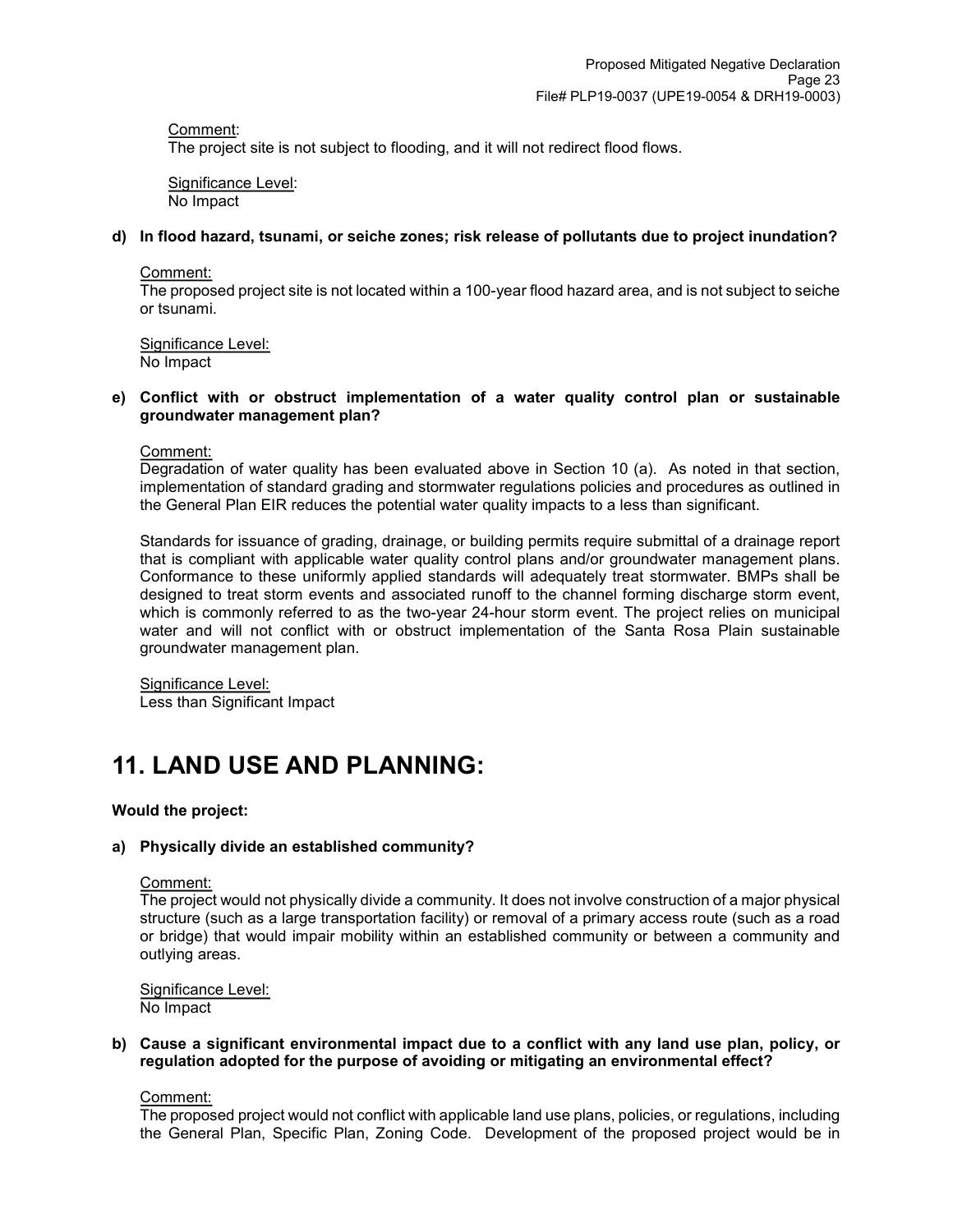alignment with these uniform plans and policies of the County, including development standards and Building Codes. The proposed project would cause neither a new impact to occur, nor an increase in the severity of an impact previously disclosed.

The project would not conflict with any applicable land use plan adopted for the purpose of avoiding or mitigating an environmental effect, including in the Sonoma County General Plan and zoning ordinance. The project requires two discretionary approvals; a design review and a use permit. The design review is required due to the MP (Industrial Park) zoning and industrial nature of the project, which was reviewed and deemed in compliance with the design guidelines including the Comprehensive Airport Land use Plan. The use permit is required to allow additional building height, in order to avoid disturbance in recognized wetlands at the southern portion of the site. Both requests are allowed by the County Zoning Ordinance.

Significance Level: Less than Significant Impact

## **12. MINERAL RESOURCES:**

**Would the project:**

**a) Result in the loss of availability of a known mineral resource that would be of value to the region and the residents of the state?**

Comment:

The project site is not located within a known mineral resource deposit area (Sonoma County Aggregate Resources Management Plan, as amended 2010).

Significance Level: No Impact

**b) Result in the loss of availability of a locally-important mineral resource recovery site delineated on a local general plan, specific plan or other land use plan?**

Comment:

The project site is not located within an area of locally-important mineral resource recovery site and the site is not zoned MR (Mineral Resources) (Sonoma County Aggregate Resources Management Plan, as amended 2010 and Sonoma County Zoning Code). No locally-important mineral resources are known to occur at the site.

Significance Level: No Impact

## **13. NOISE:**

**Would the project:**

**a) Generation of a substantial temporary or permanent increase in ambient noise levels in the vicinity of the project in excess of standards established in the local general plan or noise ordinance, or applicable standards of other agencies?**

Comment:

The Specific Plan EIR evaluated potential noise and vibration related impacts that are specific to the area of, and surrounding the proposed project and determined that impacts identified were associated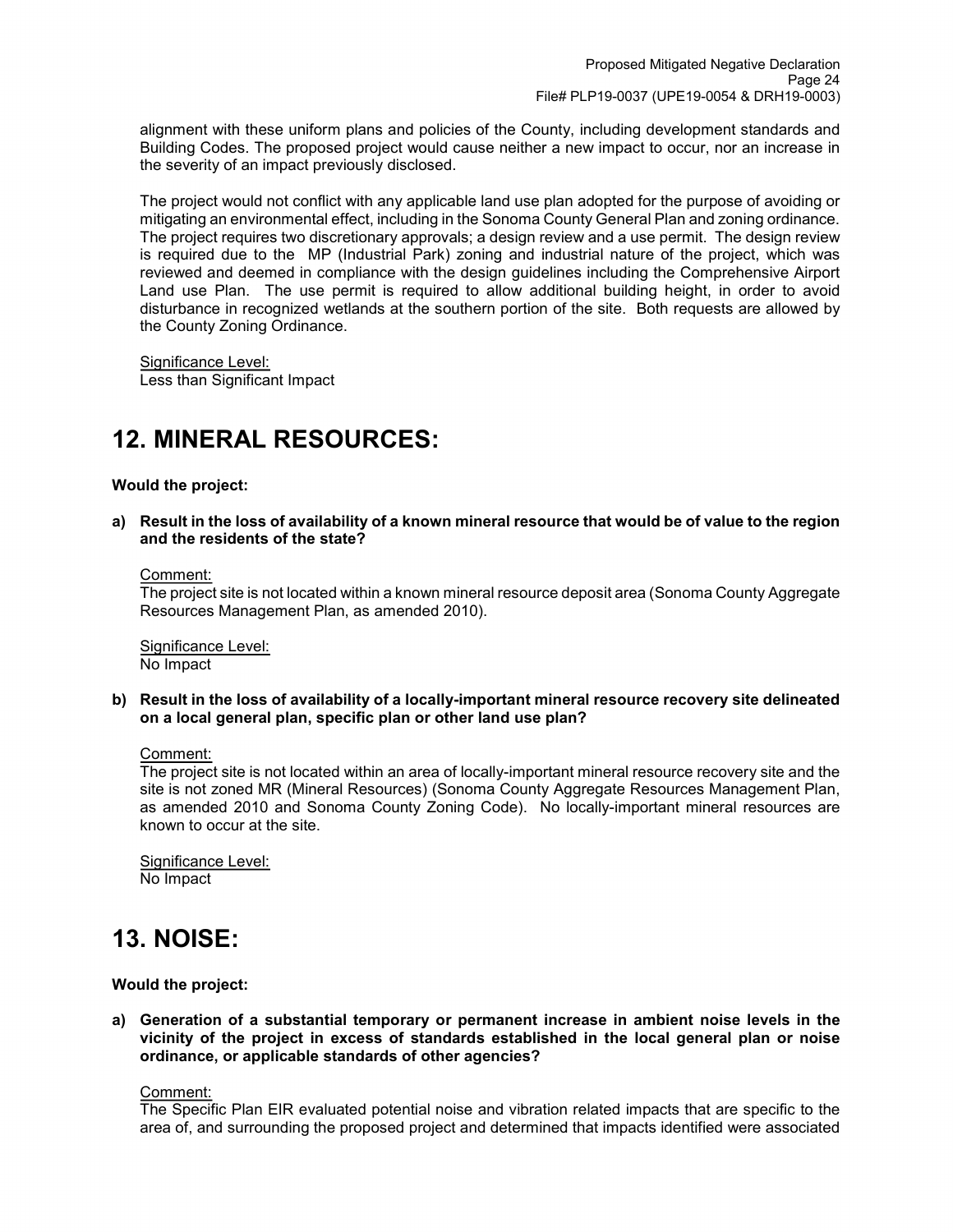with potential heavy industrial development. The proposed project would not introduce operations that would increase noise levels above those anticipated within the project area and vicinity. Based on the evaluations above, the proposed project would not result in significant impacts not previously identified in the General Plan EIR or the Specific Plan EIR.

Furthermore, the project was reviewed by a County Health Specialist, which confirmed noise surpassing the established limits in the County General Plan is not expected. The limits, located in the Noise Element Table NE-2, were shared with the applicant and they agree with the noise limitations which are required to be met in the project's conditions of approval.

### Significance Level:

Less than Significant Impact

#### **b) Generation of excessive groundborne vibration or groundborne noise levels?**

#### Comment:

The project includes construction activities that may generate minor ground borne vibration and noise. These levels would not be significant because they would be short-term and temporary, and would be limited to daytime hours. There are no other activities or uses associated with the project that would expose persons to or generate excessive ground borne vibration or ground borne noise levels.

Significance Level: Less than Significant Impact

**c) For a project located within the vicinity of a private airstrip or an airport land use plan or, where such a plan has not been adopted, within two miles of a public airport or public use airport, would the project expose people residing or working in the project area to excessive noise levels?**

## Comment:

The project is located approximately 0.7 miles from a Sonoma County Airport runway. Intermittent aircraft noise is not expected to reach levels that would have significant environmental impact on the on the project. The Airport Noise/Land Use Compatibility Standards of Sonoma County CALUP finds the industrial use compatible with airport operations. The site is within the 60 Community Noise Equivalent Level (CNEL). No mitigation is required if the CNEL is not over 65.

Significance Level: Less than Significant Impact

## **14. POPULATION AND HOUSING:**

## **Would the project:**

**a) Induce substantial unplanned population growth in an area, either directly (for example, by proposing new homes and businesses) or indirectly (for example, through extension of roads or other infrastructure)?**

#### Comment:

The project would not include construction of a substantial amount of homes, businesses or infrastructure and therefore would not induce substantial population growth.

Significance Level:

Less than Significant Impact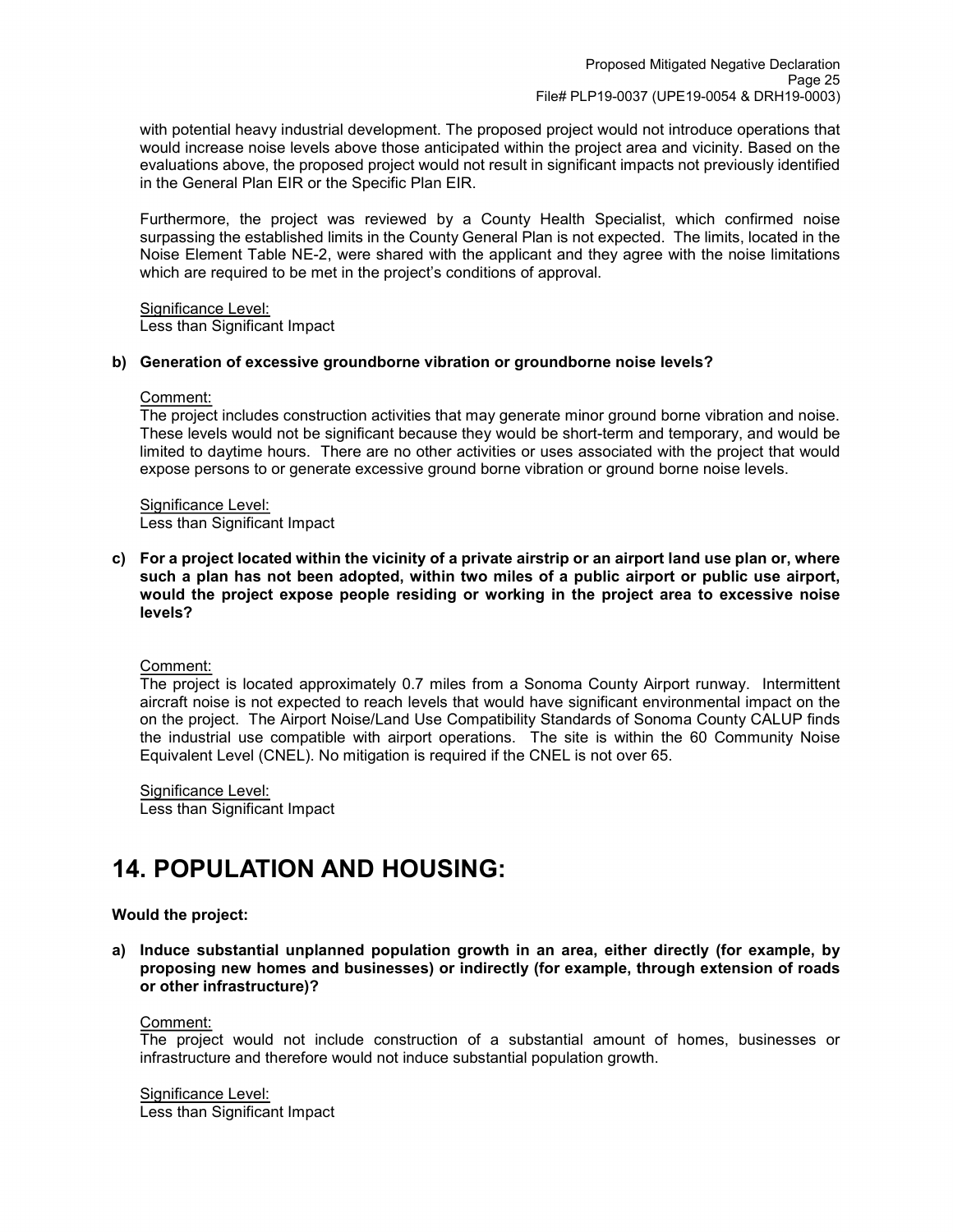### **b) Displace substantial numbers of existing housing necessitating the construction of replacement housing elsewhere?**

Comment:

The proposed project is located on vacant land designated and zoned for industrial uses and would not require the removal of housing. As a result, no impact on housing displacement would occur.

Significance Level: No Impact

## **15. PUBLIC SERVICES:**

**Would the project:**

**a) Would the project result in substantial adverse physical impacts associated with the provision of new or physically altered governmental facilities, need for new or physically altered governmental facilities, the construction of which could cause significant environmental impacts, in order to maintain acceptable service rations, response times or other performance objectives for any of the public services:**

Comment:

The project is consistent with General Plan 2020 Land Use Element policies, and development of the project will not involve substantial adverse physical impacts associated with provision of public facilities or services. No government facilities are part of this project.

Significance Level: Less than Significant Impact

#### **i. Fire protection?**

#### Comment:

The proposed project site is currently served by existing public services, including fire protection provided by the Rincon Valley Fire Protection District. There will be no need for expanded fire protection services resulting from the proposed project.

 The General Plan and Specific Plan EIR's evaluated future impacts from development within the Specific Plan area and provided analysis and development policies within the plan area that are specific to existing and future development, such as the proposed project. Development of the proposed project is consistent with the anticipated use of the site as outlined in the General Plan and Specific Plan, and while incremental fire services may be required for this use, they are within the anticipated needs of the area. Implementation of the proposed project would be consistent with the General Plan and Specific Plan, and there would be a less than significant impact.

Sonoma County Code requires that all new development meet Fire Safe Standards (Chapter 13). The County Fire Marshal reviewed the project description and requires that the expansion comply with Fire Safe Standards, including fire protection methods such as sprinklers in buildings, alarm systems, extinguishers, vegetation management, hazardous materials management and management of flammable or combustible liquids and gases.

Significance Level: Less than Significant Impact

#### **ii. Police?**

Comment: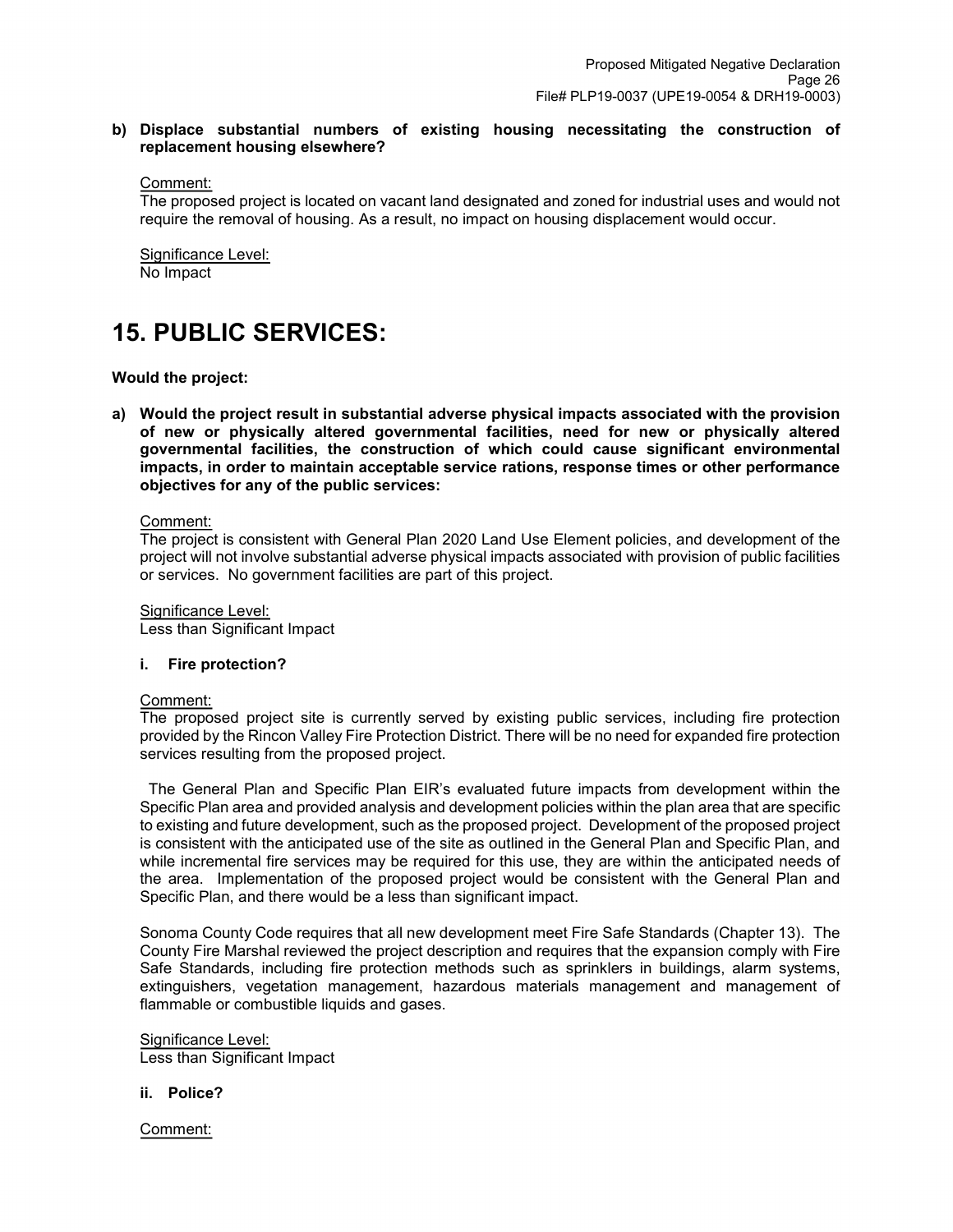The Sonoma County Sheriff will continue to serve this area. There will be no increased need for expanded police protection resulting from the proposed project, similarly as mentioned in Section (i) above.

Significance Level: Less than Significant Impact

#### **iii. Schools?**

#### Comment:

Schools are partially funded by impact fees for residential development as anticipated by the General Plan. School impact fees are not required for industrial development. The project, while creating jobs, is not anticipated to result in a substantial number of new residents or demand for additional school facilities.

## Significance Level:

Less than Significant

#### **iv. Parks?**

#### Comment:

Parks are partially funded by impact fees for residential development as anticipated by the General Plan. Sonoma County Code, Chapter 23 requires payment of parkland mitigation fees for all new residential development for acquisition and development of added parklands to meeting General Plan Objective OSRC-17.1 to "*provide for adequate parkland and trails primarily in locations that are convenient to urban areas to meet the outdoor recreation needs of the population…*" Parkland mitigation fees are not required for industrial development. While the project may result in new jobs, it is not anticipated to substantially increase the number of residents or result in a substantial demand for public parks.

Significance Level: Less than significant

#### **v. Other public facilities?**

#### Comment:

Connection fees for sewer and water services offset potential impacts to these service facilities within their respective spheres of influence, for projects that are consistent with the General Plan. The project is consistent with the General Plan and expanded facilities are not necessary to accommodate the project.

Significance Level: Less than Significant Impact

## **16. RECREATION:**

#### **Would the project:**

**a) Would the project increase the use of existing neighborhood and regional parks or other recreational facilities such that substantial physical deterioration of the facility would occur or be accelerated?**

## Comment:

The proposed project includes the development of one industrial building, which has been anticipated and accounted for in the General Plan, Specific Plan and their EIRs. The proposed project does not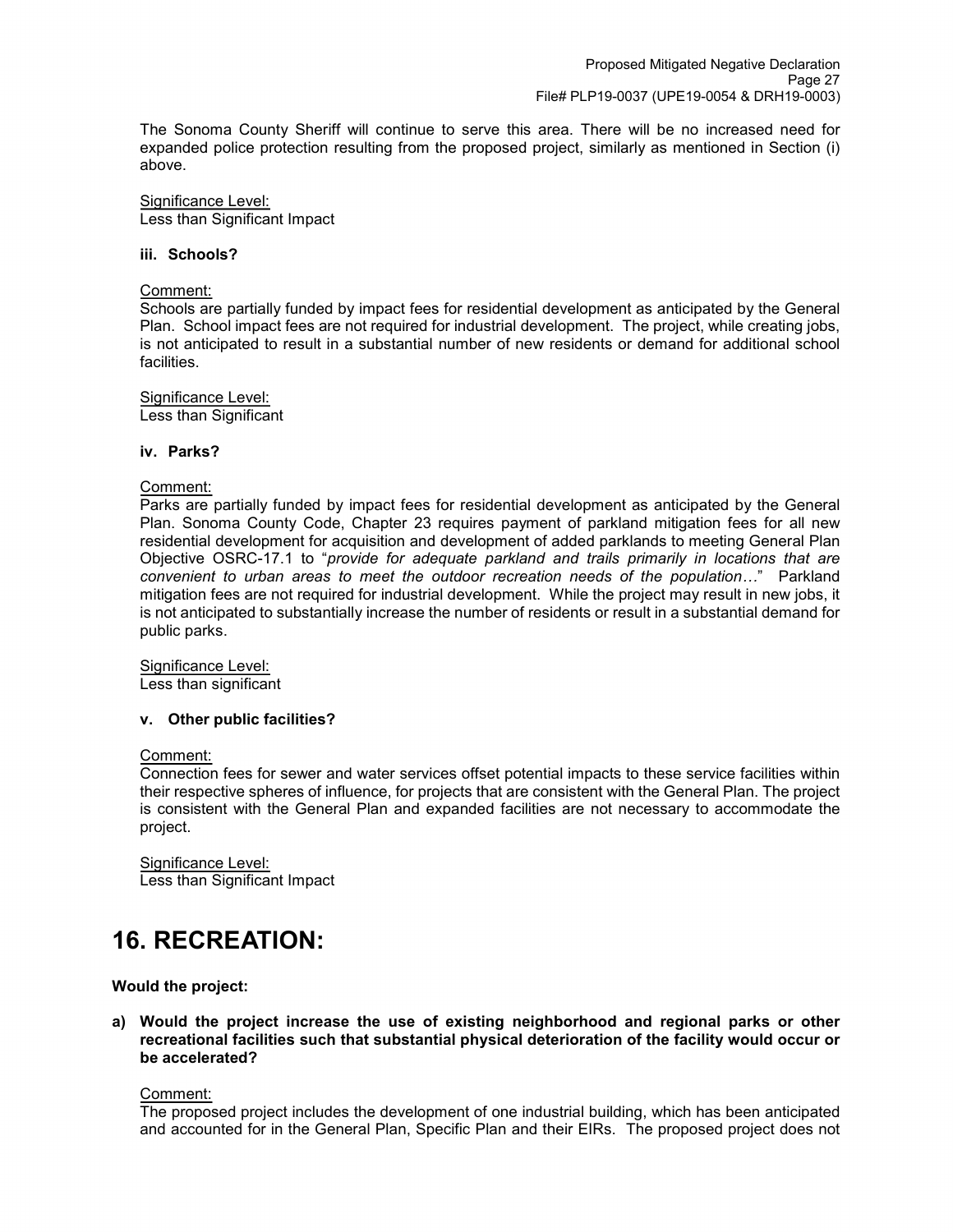include a residential component and would not generate population growth beyond what has been anticipated; therefore, it would not create an increased demand for recreational facilities and impacts will be less than significant.

Significance Level: No Impact

#### **b) Does the project include recreational facilities or require the construction or expansion of recreational facilities which might have an adverse physical effect on the environment?**

### Comment:

The proposed project does not include, nor does it require construction or expansion of recreational facilities; future growth and demands for recreation facilities have been accounted for in the analysis of the General Plan EIR and the Specific Plan EIR, which is a less than significant impact.

Significance Level: Less than Significant Impact

## **17. TRANSPORTATION:**

### **Would the project:**

**a) Conflict with a program, plan, ordinance or policy addressing the circulation system, including transit, roadways, bicycle and pedestrian facilities?**

#### Comment:

Traffic analysis completed for the Specific Plan EIR evaluated future traffic that included the proposed project site and other adjacent undeveloped land that is planned for future industrial development. The Specific Plan also outlined specific circulation and roadway plans and requirements. The proposed project would not conflict with this plan and would implement the standard requirements of the Specific Plan as related to traffic and transportation. The project was referred to the Department of Transportation and Public Works and a project specific traffic analysis was not required. The project will require the construction of ADA compliant sidewalks and driveways at DTPW standards. Standard traffic mitigation fees are required to fund anticipated regional transportation improvements.

Significance Level: Less than Significant Impact

## **b) Conflict or be inconsistent with CEQA Guidelines Section 15064.3, subdivision (b)?**

## Comment:

New state law also requires evaluation of a project's impact on added Vehicle Miles Travels (VMT). The County is currently developing guidelines to adopt these new regulations. At this time, County staff used the Institute of Transportation Engineers (ITE) tool to calculate the expected trips generated by this project at 48.20 daily trip average. The calculated daily trip average is well below the 110-trip threshold identified by the State's Office of Planning and Research (OPR) to screen-out projects considered "small" from further VMT analysis.

#### Significance Level:

Less than Significant Impact

**c) Substantially increase hazards due to geometric design feature (e.g., sharp curves or dangerous intersections) or incompatible uses (e.g., farm equipment)?**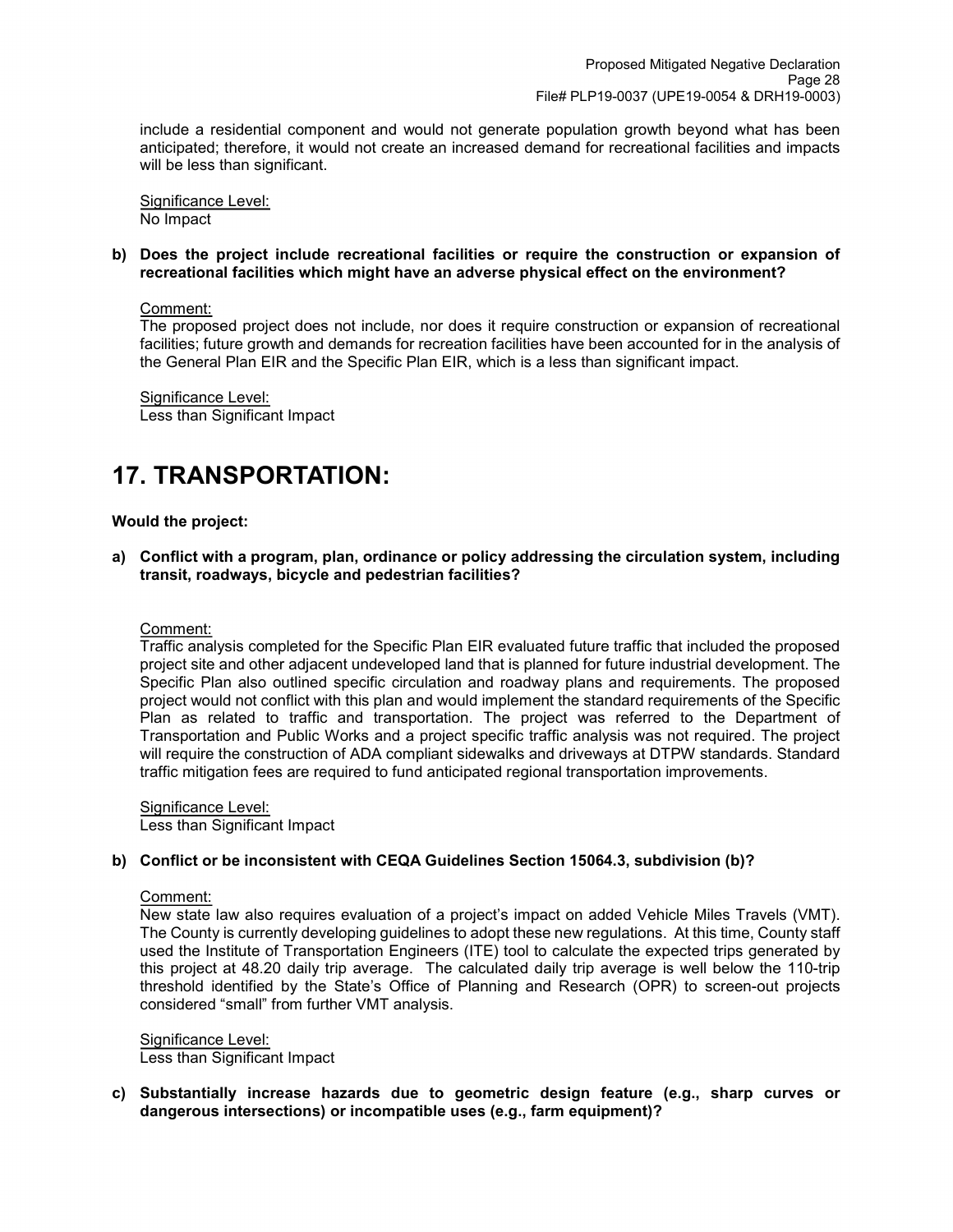### Comment:

The project would not increase hazards, since it maintains the existing alignment of the roadway. However, hazards to drivers, cyclists, and pedestrians could occur during construction operations. The Sonoma County Department of Transportation and Public Works (DTPW) has established guidelines which require encroachment permits to be obtained prior to construction which would require temporary occupancy within the County's right-of-way. The encroachment permit process requires the permittee to establish safety measures to help prevent hazards to any person transiting by the construction area. DTPW guidelines will reduce the impact to a level of insignificance and this temporary constructionrelated impact will cease upon project completion.

Significance Level:

Less than Significant Impact

#### **d) Result in inadequate emergency access?**

#### Comment:

Development on the site complies with all emergency access requirements of the Sonoma County Fire Safety Code (Sonoma County Code Chapter 13). Final project development plans are required to be reviewed by a Department of Fire and Emergency services Fire Inspector during the building permit process to ensure compliance with emergency access issues.

Significance Level: Less than Significant Impact

### **e) Result in inadequate parking capacity?**

#### Comment:

Sonoma County Code Section 26-86 requires one parking space per 2,000 sq. ft. of warehouse floor area. The size of the proposed warehouse is 27,791 sq. ft., which requires a minimum of 14 parking spaces. The proposed parking plan includes 15 spaces, complying with said requirement.

Significance Level: No Impact

## **18. TRIBAL CULTURAL RESOURCES:**

**Would the project cause a substantial adverse change in the significance of a tribal cultural resource, defined in Public Resources Code section 21074 as either a site feature, place, cultural landscape that is geographically defined in terms of the size and scope of the landscape, sacred place, or object with cultural value to a California native American tribe, and that is:** 

**a) Listed or eligible for listing in the California Register of Historical Resources, or in a local register of historical resources as defined in Public Resources Code section 5020.1(k), or**

#### Comment:

The project site is a vacant parcel in the middle of the industrial park, and is not part of the local register of historical resources. However, ground disturbance of the native soils may change this if cultural resources are found during construction. On April 26, 2019, Permit Sonoma staff referred the project application to Native American Tribes within Sonoma County to request consultation under AB-52. On May 17, 2019, a representative for Lytton Rancheria Tribe responded to the referral stating that due to the known existence of sites with cultural resources occurrences near the project site, a tribal and/or archaeological monitor was requested to be present during ground disturbance into native soils. The requirement for a monitor as Lytton Rancheria requested has been added to the Conditions of Approval.

#### *Mitigation*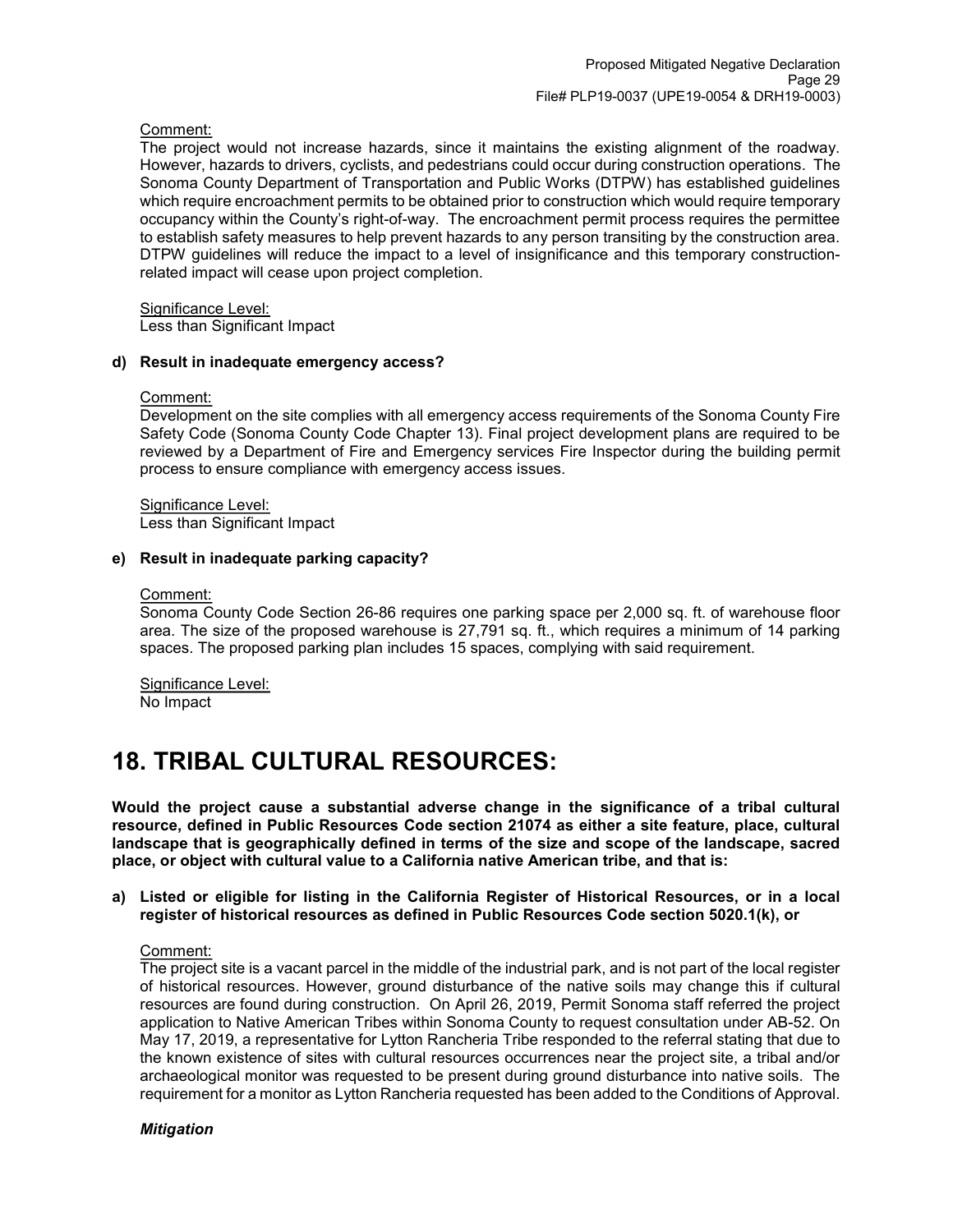**MITIGATION MEASURE TRI-1:** The following dust and air quality control measures shall be included in the project:

Prior to any earth moving activity, the applicant shall retain a tribal monitor and/or qualified principal archaeological investigator to oversee the cultural resources-related mitigation efforts. The principal investigator shall meet professional qualifications in the discipline of archaeology as defined in the Secretary of lnterior's Standards and have demonstrated the ability to work cooperatively with the Tribe by honoring the Tribe's values and protection measures. The principal investigator may monitor the tribal cultural resources-related mitigation efforts or he may employ an archaeological monitor who will work under the supervision of the principal investigator. The archaeological monitor shall monitor the following:

a. An initial pre-construction meeting with the grading contractor to review the definition of tribal cultural resources;

- b. Review of removed earth on a spot checking basis but no less than once per week; and
- c. Review and signoff of completed areas where earth moving occurred.

If any cultural resources are found during earth moving activities, monitoring shall occur full time for the duration of the project, except if, in consultation with the County of Sonoma, the Tribe(s), the principal investigator determines that full-time monitoring is no longer warranted; he or she may recommend a reduction in the level of monitoring to periodic spot checking or may recommend that monitoring cease entirely. Earth moving activity shall be defined as rough grading or excavation deeper than 12 inches from natural grade.

If archaeological materials such as pottery, arrowheads or midden are found, all work shall cease and Permit Sonoma staff shall be notified so that the find can be evaluated by a qualified archaeologist (i.e., an archaeologist registered with the Society of Professional Archaeologists) in consultations with the Tribe(s). Artifacts associated with prehistoric sites include humanly modified stone, shell, bone or other cultural materials such as charcoal, ash and burned rock indicative of food procurement or processing activities. Prehistoric domestic features include hearths, firepits, or house floor depressions whereas typical mortuary features are represented by human skeletal remains. Historic artifacts potentially include all by-products of human land use greater than 50 years of age including trash pits older than fifty years of age.

If human remains are encountered, California Health and Safety Code Section 7050.5 states that no further disturbance shall occur until the County Coroner has made the necessary findings as to origin. Further, pursuant to California Public Resources Code Section 5097.98(b), remains shall be left in place and free from disturbance until a final decision as to the treatment and disposition has been made. If the Sonoma County Coroner determines the remains to be Native American, the Native American Heritage Commission shall be contacted. Subsequently, the Native American Heritage Commission shall identify the "most likely descendant." The most likely descendant shall then make recommendations, and engage in consultations concerning the treatment of the remains as provided in Public Resources Code 5097.98.

## Significance Level:

Less than Significant Impact with Mitigation Incorporated

**b) A resource determined by the lead agency. In its discretion and supported by substantial evidence, to be significant pursuant to criteria set forth in subdivision (c) of Public Resources Code § 5024.1. In applying the criteria set forth in subdivision (c) of Public Resource Code § 5024.1, the lead agency shall consider the significance of the resource to a California Native American tribe.**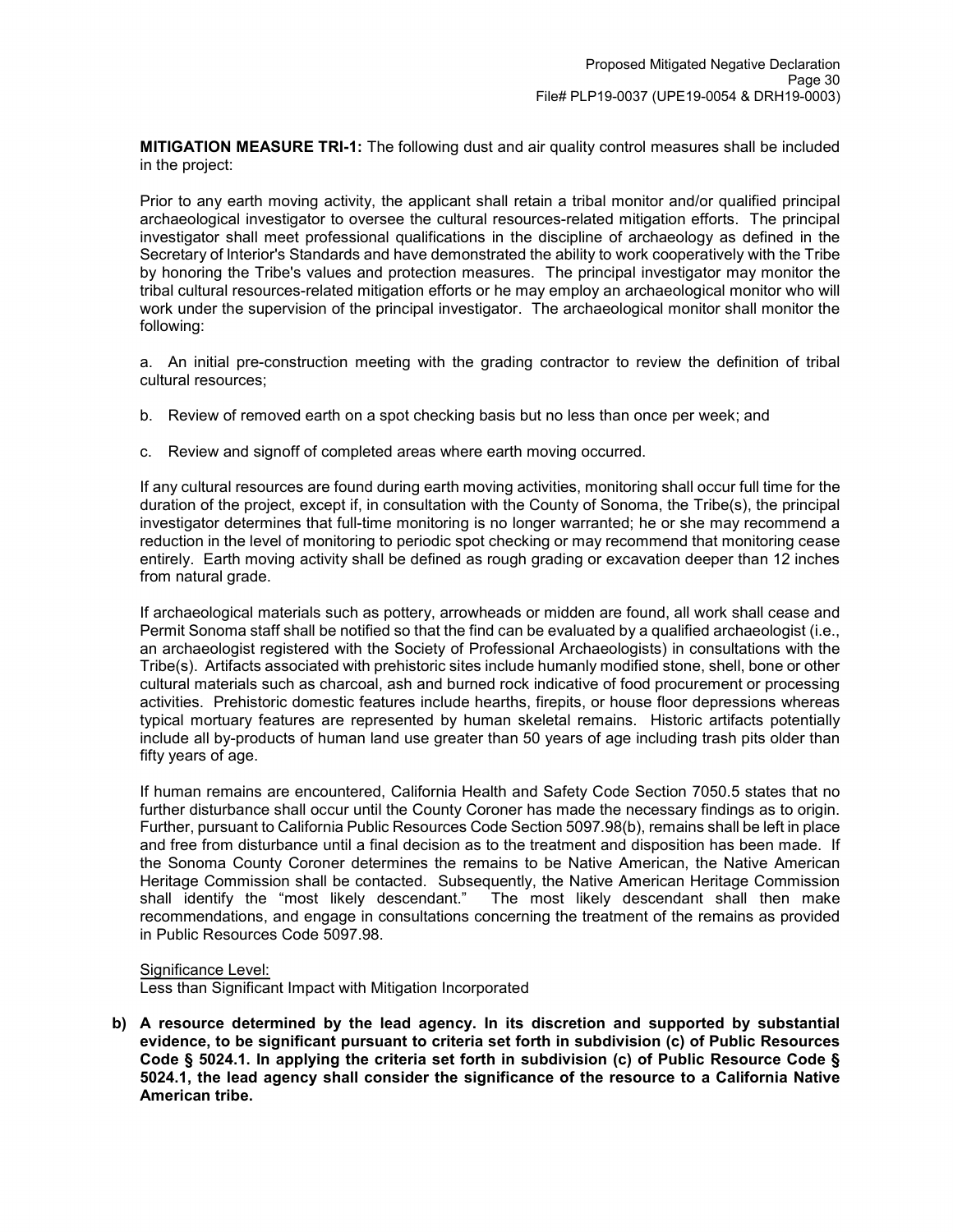Comment: See Section 18.a above

Significance Level: Less than Significant Impact with Mitigation Incorporated

## **19. UTILITIES AND SERVICE SYSTEMS:**

### **Would the project:**

**a) Require or result in the relocation or construction of new or expanded water, wastewater treatment or storm water drainage, electric power, natural gas, or telecommunications facilities, the construction or relocation of which could cause significant environmental effects?**

#### Comment:

The proposed project is located within the Windsor Water District (WWD) that provides water service to the industrial properties within the Specific Plan area. The Specific Plan determined that the WWD has adequate water supply to provide for the domestic and fire-flow needs of the planning area plus other projected District needs. Per the Town of Windsor referral response letter, the proposed project would connect to the WWD under current policies and regulations and capacity remains sufficient to serve the use. The project is situated within a Sanitation District (Airport/Larkfield/Wikiup Sanitation Zone). The project referral was sent to Permit Sonoma Sanitation staff, which provided standard conditions of approval for the project after consulting with the Sanitation District. No new wastewater treatment facility is required for the proposed development.

Significance Level: Less than Significant Impact

**b) Have sufficient water supplies available to serve the project and reasonably foreseeable future development during normal, dry and multiple dry years?**

#### Comment:

Impacts have been addressed in Subsection (a) above. The proposed development will connect to the existing water district, subject to compliance with the district's rules and regulations.

Significance Level: Less than Significant Impact

**c) Result in a determination by the wastewater treatment provider which serves or may serve the project that it has adequate capacity to serve the project's projected demand in addition to the provider's existing commitments?**

#### Comment:

As mentioned in Subsection (a) above, the sanitation district capacity was deemed adequate for the proposed warehouse project.

Significance Level: Less than Significant Impact

**d) Generate solid waste in excess of State or local standards, or in excess of the capacity of local infrastructure, or otherwise impair the attainment of solid waste reduction goals?**

Comment: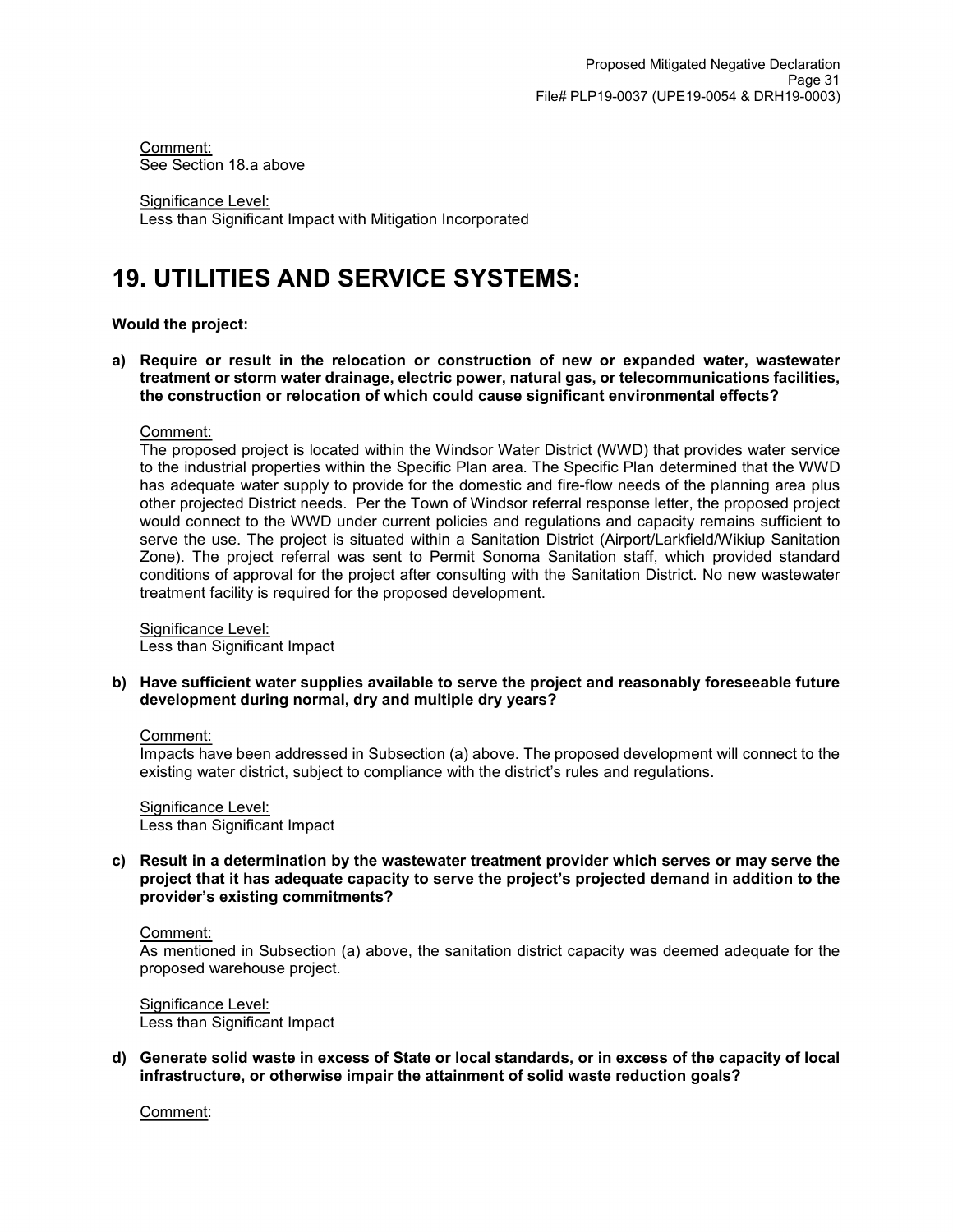The proposed warehouse will not generate solid waste in excess of State or local standards, in excess of the capacity of local infrastructure, negatively impact the provision of solid waste services, or impair the attainment of solid waste reduction goals. Solid waste, recycling, and green waste services at the site will be provided by Recology Sonoma-Marin. Waste is transported to the central disposal site on Mecham Road in Petaluma, which has a maximum permitted throughput of 2,500 tons per day and a remaining capacity of approximately 9.1 million cubic yards. The landfill is estimated to remain in operation until 2034 (CalRecycle, 2018). The proposed project will not result in a significant increase in solid waste disposal at the central disposal site.

Significance Level: Less than Significant Impact

#### **e) Comply with federal, state, and local management and reduction statutes and regulations related to solid waste?**

Comment: Sonoma County has access to adequate permitted landfill capacity to serve the proposed project.

Significance Level: Less than Significant Impact

## **20. WILDFIRE:**

**If located in or near state responsibility areas or lands classified as very high fire severity zones, would the project:**

#### **a) Substantially impair an adopted emergency response plan or emergency evacuation plan?**

Comment:

The project proposes the development of a vacant corner lot, which is clearly demarcated from the public roads, which are paved. No development will occur outside of the lot, with the exception of minor grading encroaching the public right-of-way for accessibility purposes. The project will not impair any emergency response plan or emergency evacuation plan.

Significance Level: No Impact

#### **b) Due to slope, prevailing winds, and other factors, exacerbate wildfire risks, and thereby expose project occupants to, pollutant concentrations from a wildfire or the uncontrolled spread of a wildfire?**

Comment:

The project site is relatively flat and in the middle of an urbanized area. It is located within a Moderate Fire Hazard Severity Zone within the Local Responsibility Area (CAL FIRE Sonoma County Draft Fire Hazard Severity Zones in LRA Map, 2007). Fire protection services are provided by the Sonoma County Fire District. The project was reviewed by the Department's Fire Prevention plan examiner, which recommended its approval with specific conditions to help minimize fire hazards.

#### Significance Level: Less than Significant Impact

**c) Require the installation or maintenance of associated infrastructure (such as roads, fuel breaks, emergency water sources, power lines or other utilities) that may exacerbate fire risk of that may result in temporary or ongoing impacts to the environment?**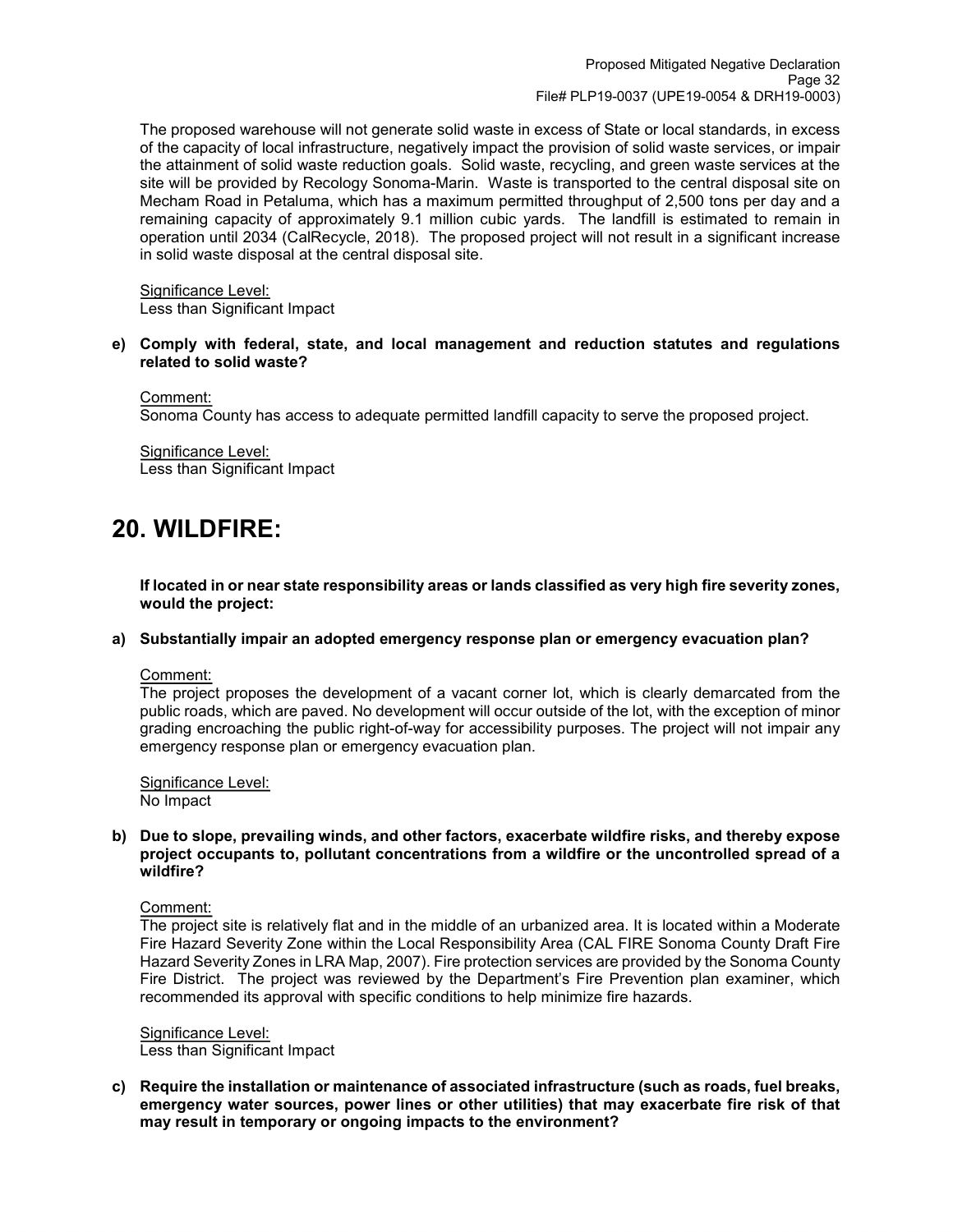Comment:

The project will result on the development of a vacant lot in the middle of an urban area. Connection to services such as electricity and water will require minimal work, as these services count with infrastructure at the project location for easy and harmless connections.

Significance Level: Less than Significant Impact

### **d) Expose people or structures to significant risks, including downslope or downstream flooding or landslides, as a result of runoff, post-fire slope instability, or drainage changes?**

Comment:

The project site is relatively flat and the development will not include any sloped grading other than those required for driveway and storm-water management. Said grading will be reviewed by Building Division or DTPW Land Development Staff, where it applies, in order to ensure established Codes are followed. No flooding or landslides are expected as result of this development.

Significance Level: Less than Significant Impact

## **21. MANDATORY FINDINGS OF SIGNIFICANCE:**

**a) Does the project have the potential to degrade the quality of the environment, substantially reduce the habitat of a fish or wildlife species, cause a fish or wildlife population to drop below self-sustaining levels, threaten to eliminate a plant or animal community, reduce the number or restrict the range of a rare or endangered plant or animal or eliminate important examples of the major periods of California history or prehistory?**

Less than Significant with Mitigation Incorporated

**b) Does the project have impacts that are individually limited, but cumulatively considerable? ("Cumulatively considerable" means that the incremental effects of a project are considerable when viewed in connection with the effects of past projects, the effects of other current projects, and the effects of probable future projects)?**

Less than Significant Impact

**c) Does the project have environmental effects, which will cause substantial adverse effects on human beings, either directly or indirectly?**

Less than Significant Impact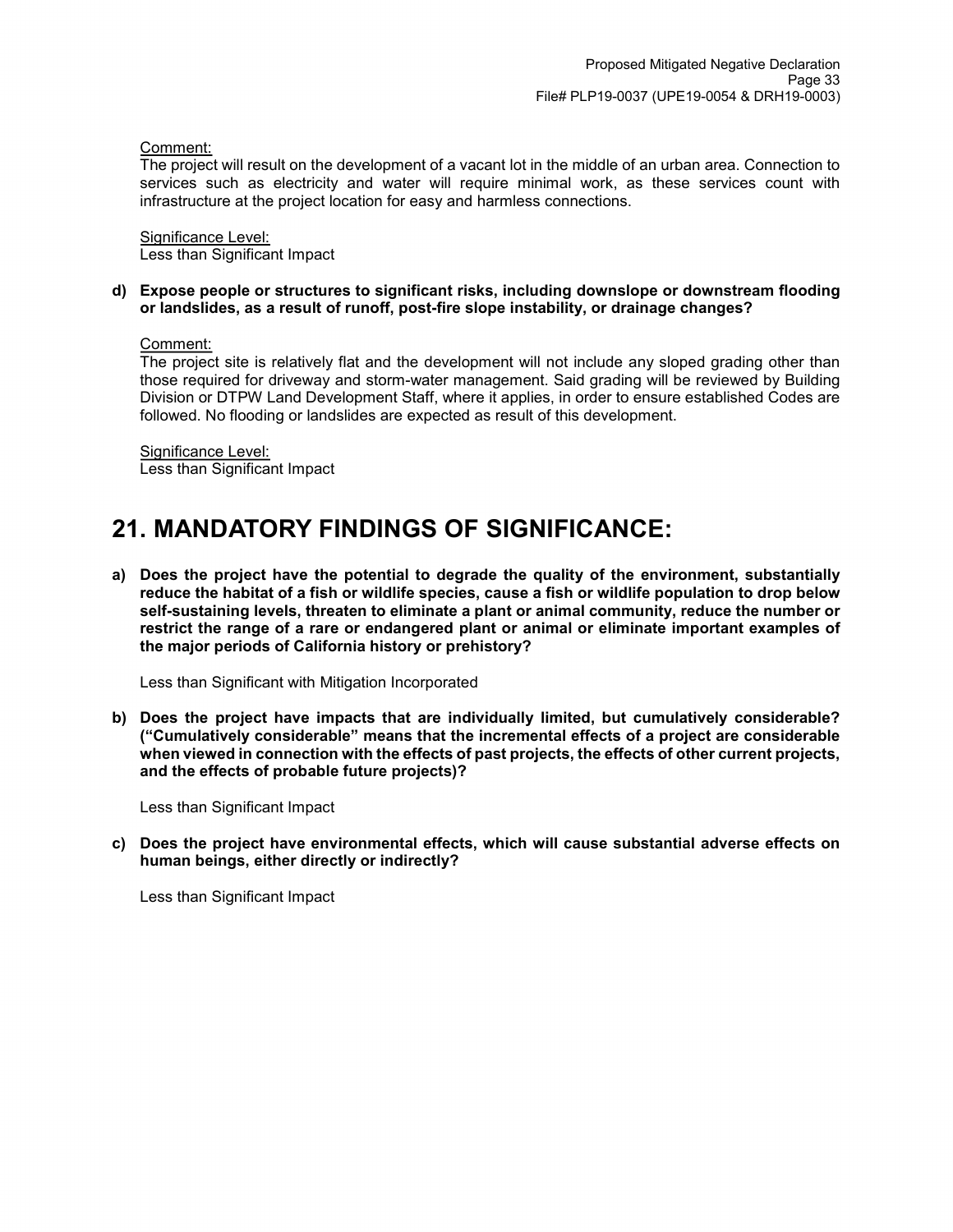## **References**

- 1. Sonoma County Important Farmland Map 1996. California Department of Conservation, Division of Land Resource Protection, Farmland Mapping and Monitoring Program.
- 2. Assessor's Parcel Maps, County of Sonoma.
- 3. BAAQMD CEQA Guidelines; Bay Area Air Quality Management District; April 1999; California Air Resources Board (CARB)<http://www.arb.ca.gov/>
- 4. California Natural Diversity Database, California Department of Fish & Game <https://wildlife.ca.gov/Data/CNDDB>
- 5. PRMD, Sonoma County General Plan 2020 (as amended), September 23, 2008.
- 6. California Environmental Protection Agency http://www.calepa.ca.gov/SiteCleanup/corteseList/default.htm; California Regional Water Quality Control Board - http://geotracker.swrcb.ca.gov/; California Dept. of Toxic Substances Control http://www.dtsc.ca.gov/database/calsites/cortese\_list.cfm, and Integrated Waste Management Board -<http://www.ciwmb.ca.gov/SWIS/Search.asp>
- 7. Alquist-Priolo Special Studies Zones; State of California; 1983. http://www.conservation.ca.gov/cgs/rghm/ap/Pages/official\_release.aspx
- 8. Flood Insurance Rate Maps, Federal Emergency Management Agency <https://msc.fema.gov/portal>
- 9. Special Report 120, California Division of Mines and Geology; 1980. [ftp://ftp.consrv.ca.gov/pub/dmg/pubs/sr/SR\\_120/SR\\_120\\_Text.pdf](ftp://ftp.consrv.ca.gov/pub/dmg/pubs/sr/SR_120/SR_120_Text.pdf)
- 10. General Plan Environmental Impact Report, Sonoma County Permit & Resource Management Department. <http://www.sonoma-county.org/prmd/gp2020/gp2020eir/index.htm>
- 11. Standard Specifications, State of California Department of Transportation, available online: [http://www.dot.ca.gov/hq/esc/oe/specs\\_html](http://www.dot.ca.gov/hq/esc/oe/specs_html)
- 12. American National Standard for Tree Care Operations Tree, Shrub, and Other Woody Plant Maintenance – Standard Practices, Pruning (ANSI A300 (Part 1)-2008 Pruning), American National Standard Institute (ANSI) and National Arborist Association (NAA), 2008.
- 13. Best Management Practices: Tree Pruning, International Society of Arboriculture (ISA), 2008.
- 14. Valley Oak Protection Ordinance, County Code Section 26-67; Sonoma County, December 1996.
- 15. Heritage or Landmark Tree Ordinance, County Code Chapter 26D; Sonoma County.
- 16. Manual of Standards for Erosion and Sediment Control Measures, Association of Bay Area Governments; May, 1995.
- 17. Soil Survey of Sonoma County, California, Sonoma County, U.S. Department of Agriculture; 1972. https://www.nrcs.usda.gov/Internet/FSE\_MANUSCRIPTS/california/sonomaCA1972/sonomaCA1972. pdf
- 18. Evaluation of Groundwater Resources, California Department of Water Resources Bulletin 118; 2003. <http://water.ca.gov/groundwater/bulletin118/publications.cfm>
- 19. Sonoma County Congestion Management Program, Sonoma County Transportation Authority;